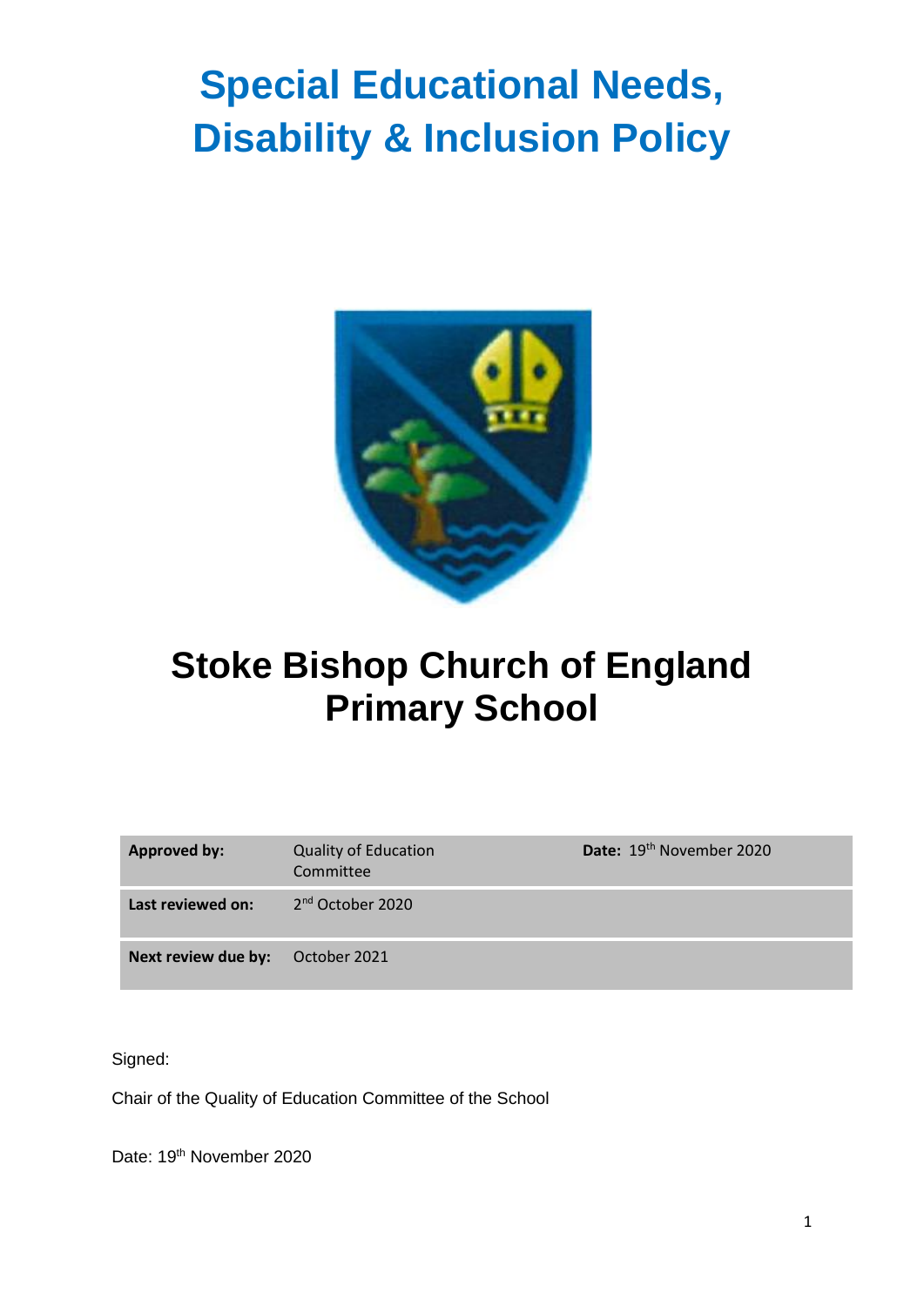#### **COMPLIANCE**

This policy complies with the statutory requirement laid out in the SEND Code of Practice 0 – 25 (June 2014) and has been written with reference to the following guidance and documents:

- Equality Act 2010: advice for schools Department For Education (DfE) Feb 2013
- SEND Code of Practice 0 25 (June 2014)
- Schools SEN Information Report Regulations (2014)
- Statutory Guidance on Supporting pupils at school with medical conditions April 2014
- The National Curriculum in England Key Stage 1 and 2 framework document Sept 2013
- Safeguarding Policy
- Teachers Standards 2012
- Originally this policy was created by the school's Special Educational Needs Coordinator (SENDCO) and the SEN Governor (SENGo), in liaison with the Senior Leadership Team (SLT), all staff and a parent working group. This policy was coproduced in the spirit of current reform.

#### **SECTION 1: BASIC INFORMATION**

Simon Burch is the school Inclusion Lead and is responsible for managing the provision for children and young people at Stoke Bishop C of E Primary School.

His role is to ensure that the principles of Inclusion are understood and followed by all staff and that through our provision in school all children have the opportunity to be successful as learners and as members of the school community.

He is the Deputy Headteacher and a member of the SLT. He can be contacted on 0117 3772173 or via email at:

[depstokebishopp@bristol-schools.uk](mailto:depstokebishopp@bristol-schools.uk)

Heather Whittard-Jones is the school SENDCO and is responsible for managing the provision for children and young people with SEND at Stoke Bishop C of E Primary School. She ensures that the Special Educational Needs policy works within the guidelines and inclusion policies of the Code of Practice (2014), the Local Education authority (LEA) as well as other policies within our school. The SENDCO can be contacted on 0117 3772173 or via email at:

[heather.whittard-jones@bristol-schools.uk](mailto:heather.whittard-jones@bristol-schools.uk)

Stoke Bishop C of E Primary School values the contribution that every child can make to our school community and welcomes the diversity of culture, religion and intellectual style. We are committed to offering an inclusive curriculum to ensure the best possible progress of all our pupils whatever their needs and abilities. The school seeks to raise the achievement, remove barriers to learning and facilitate physical and curricular access for all. We believe that all children, including those identified as having special educational needs, have a common entitlement to a broad and balanced academic and social curriculum. Both areas of the curriculum should be fully accessible to pupils so they can understand and be fully included in all aspects of school life. Through this approach we aim to ensure all children leave Stoke Bishop C of E Primary School 'Believing it's Possible'.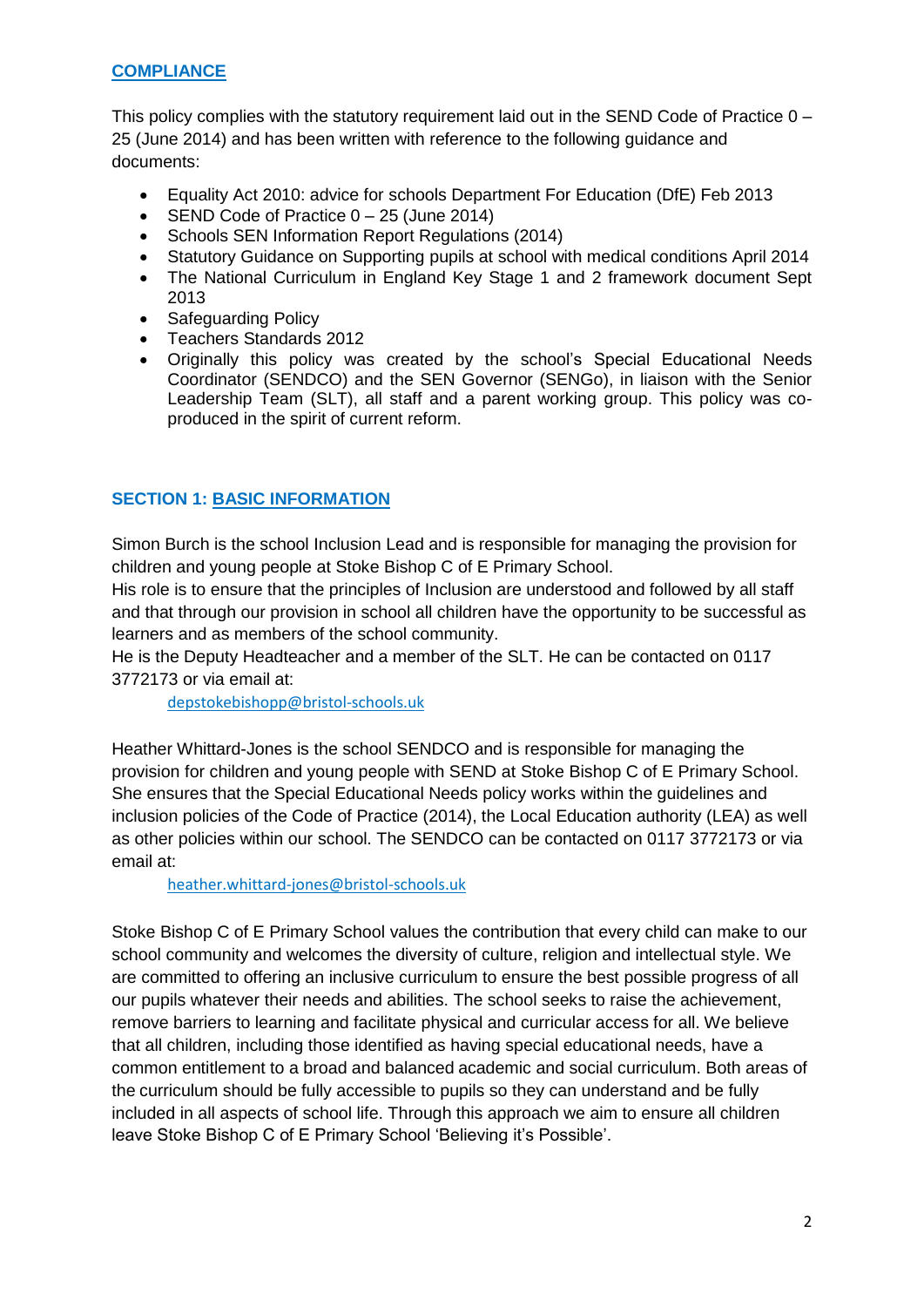We recognise that pupils learn at different rates and that there are many factors affecting achievement, including ability, confidence, emotional well-being, age and maturity. At our school we aim to identify these factors as they arise and provide teaching and learning opportunities which enables every child to achieve his or her full potential. We recognise that every teacher is a teacher of every child or young person including those with SEND. When a special educational need is identified, we use our best endeavours to secure special educational provision for that child, which is 'additional to and different from' that provided within the everyday differentiated curriculum. The four identified areas of need as stated within the new Code of Practice (September 2014) are:

- Communication and Interaction
- Cognition and Learning
- Social, Mental and Emotional health
- Sensory/Physical

This policy was written by the Inclusion Lead and SENDCO, to ensure it reflects the SEND Code of Practice 0-25. This was then shared with SLT and the SEN Governor. Following this, the draft policy was shared with staff and parents of pupils with SEND. The policy was then updated taking into account the feedback from the above stakeholders. This policy is to be read in conjunction with other Stoke Bishop C of E Primary School policies as required, including: Teaching and Learning Policy, Equality Policy, Safeguarding and Child Protection Policy.

Stoke Bishop C of E Primary School is committed to inclusion and we aim to promote a sense of community and belonging for different groups of learners. We take into account all children's life experiences and needs and respond to these by providing a curriculum suited to them. We are committed to equal opportunities for all, regardless of age, gender, ethnicity, impairment, attainment and background.

#### **SECTION 2: AIM AND OBJECTIVES AIM**

Through raising the aspirations of and expectations for all pupils with SEND, Stoke Bishop C of E Primary School provides a focus on outcomes for children and young people. We recognise that whilst all children learn at different rates due to the influence of a range of factors, we aim to identify the needs of those children who are not making expected progress over time. From early identification of a special educational need, the school then seeks to provide teaching and learning contexts to enable all children to work to make effective progress and achieve in their learning.

#### **OBJECTIVES**

- To identify and provide for the needs of all pupils, including those who have special educational needs
- To note key guidance including that within The Equality Act 2010 and the SEND Code of Practice 2014, and to eliminate prejudice and discrimination, thus promoting an inclusive environment for all.
- To operate a "whole pupil, whole school" approach to the management and provision of support for special educational needs.
- To provide an Inclusion Lead who will focus on the developing issues within the Inclusion agenda. To provide a Special Educational Needs and Disability Co-ordinator (SENDCO) who will work with the SEND and Inclusion agendas.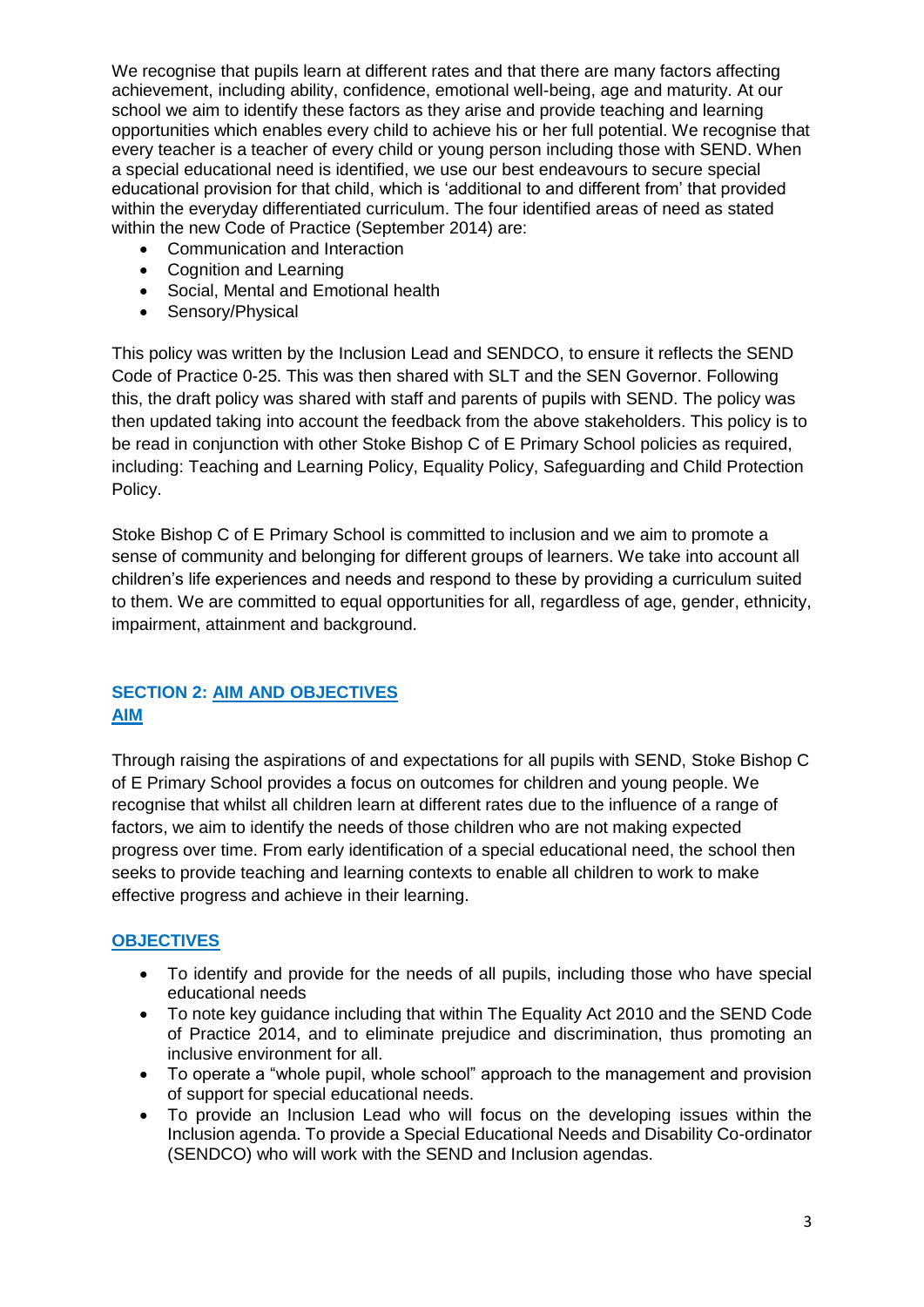- To provide support and advice for all staff around working with special educational needs pupils and successful strategies and expectations for creating and working in an Inclusive environment.
- To provide full access to the curriculum through differentiated planning of activities by the Hub teaching teams, the SENDCO and the Inclusion Lead as appropriate.
- To work in partnership with parents/carers at every stage for the benefit of their child.
- To continually monitor the progress of all pupils, as individuals and as identified groups, to identify needs as they arise and provide support as early as possible.
- To evaluate the support provided to ensure good progress is made.
- To involve the child, where appropriate, in planning and in making decisions about themselves.

#### **SECTION 3: IDENTIFYING SPECIAL EDUCATIONAL NEEDS**

Stoke Bishop C of E Primary School uses a range of indicators to help identify children with special educational needs. Those children with a special educational need are defined within the new Code of Practice as:

*'A child or young person has SEN if they have a learning difficulty or disability which calls for special educational provision to be made for him or her.'* (P.4 xiii) *'A child of compulsory school age or a young person has a learning difficulty or disability if he or she: has a significantly greater difficulty in learning than the majority of others of the same age, or has a disability which prevents or hinders him or her from making use of facilities of a kind generally provided for others of the same age in mainstream schools or mainstream post-16 institutions.'* (P.4 xiv)

At Stoke Bishop C of E Primary School we maintain a continuous Assess-Plan-Do-Review cycle for **all** children with SEN in order that we always use our best endeavours to secure special educational provision for that child which is 'additional to and different from' that provided within the everyday differentiated curriculum. Individual outcomes are reviewed regularly and at least three times per year (in additional to Pupil Progress meetings) reference to information may be in the form of:

- Baseline Assessments
- Monitoring of termly progress and attainment
- Pupil Progress Meetings
- Progress measured against pre Key Stage descriptors.
- Progress measured against P level descriptors (levels 1-4)
- Observations of behaviour and social and emotional development
- Progress against Support Plan targets and outcomes of reviews
- Discussions with staff, parents and where appropriate, the child
- Objectives and provision within a Support Plan
- Objectives and provision within an EHCP
- Outside agency advice

Special educational provision is matched to the child's identified Special Educational Need (SEN). Children's SEN are categorised in the four broad areas of need and support as identified in Section 1 (Para 3).

The purpose of identification is to work out what action we, at Stoke Bishop C of E Primary School, need to take and not to simply fit a pupil into a category. We identify the needs of pupils by considering the needs of the whole child which includes not just the special educational needs of the child or young person.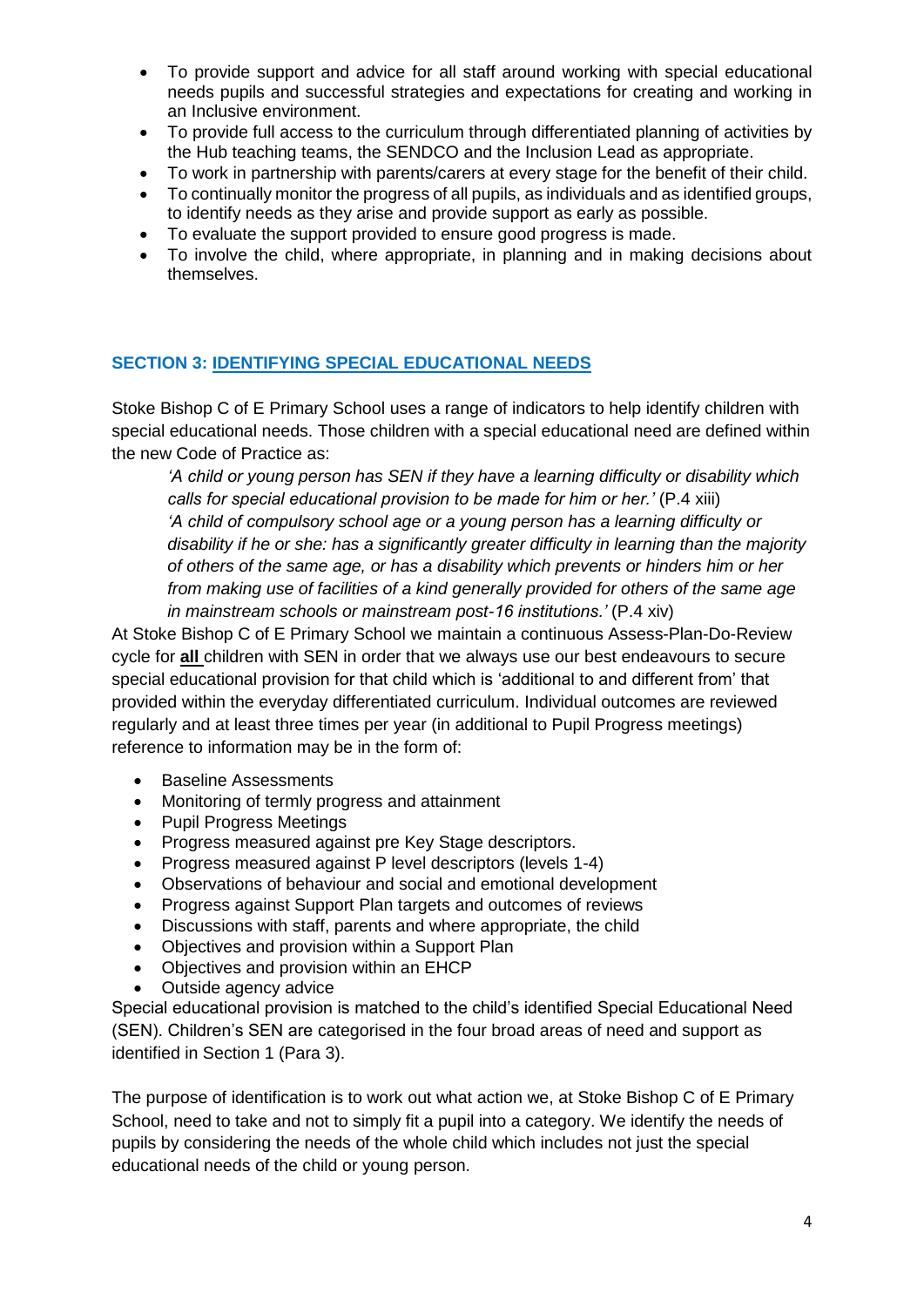There are occasions where children do NOT have SEN but factors may impact on their progress and attainment;

- Disability (the SEND Code of Practice outlines the "reasonable adjustment " duty for all settings and schools provided under current Disability Equality legislation – these alone do not constitute SEN)
- Attendance and Punctuality
- Health and Welfare
- English as an additional language -EAL
- Being in receipt of Pupil Premium Grant
- Being a Looked After Child
- Being a child of Serviceman/woman
- Having a parent in prison
- Bereavement
- Adverse Childhood Experiences (ACEs)

Where this is the case, the children's needs and appropriate support are provided through other channels, using resources directed by and allocated from the Hub team. This SEND provision is overseen by the SENDCO and the Inclusion Lead.

Under the new SEND Code of Practice 0-25, identifying behaviour as a need is no longer a recognised way of describing SEN. Any concerns relating to a child or young person's behaviour will be considered and then described as an underlying response to another area of need.

#### **SECTION 4: A GRADUATED RESPONSE TO SEN**

#### **1) Quality first teaching to include a differentiated curriculum**

- All class teachers work closely with subject leads to ensure a broad, balanced and highly effective curriculum is delivered to all children.
- The quality of teaching is monitored by SLT, Curriculum Leaders and Phase Leaders through lesson observations, planning and work scrutinies.
- Through discussions and professional training and development, teachers' understanding of strategies to identify and support vulnerable pupils and their knowledge of the SEN most frequently encountered are addressed.
- All teachers are responsible and accountable for the progress and development of the pupils in their class, including where pupils access support from teaching assistants or specialist staff. High quality teaching, differentiated for individual pupils, is the first step in responding to pupils who have or may have SEN. Additional intervention and support cannot compensate for a lack of good quality teaching.
- The class teacher will continually monitor a child's progress and will formally review their Support Plan at least three times per year. Parents will be consulted as a part of this process.
- In addition to this a child's progress will be reviewed in line with those of their peers in Pupil Progress Meetings.

Adequate progress, as defined within the Code of Practice is that which:

- Closes the attainment gap between the child and their peers
- Prevents the attainment gap from growing wider
- Matches or betters the child's previous rate of progress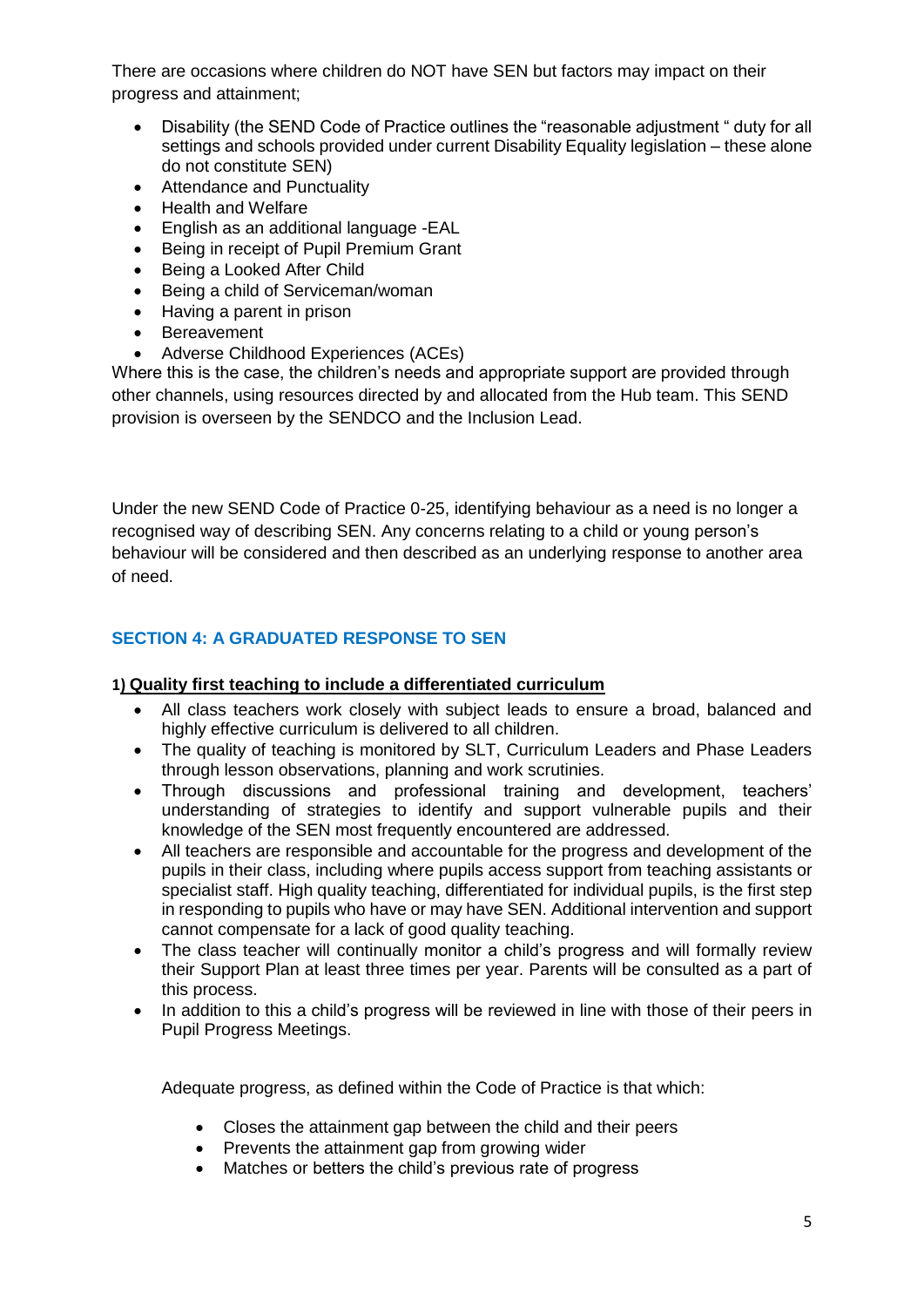- Ensures full access to the curriculum
- Demonstrates an improvement in self-help or social and personal skills
- Demonstrates an improvement in the child's behaviour

When a child has not made adequate progress despite a period of receiving access to a differentiated curriculum or where it is judged that the child's needs are unlikely to be met using such an approach, parents would be informed and the child would then receive school based support that is 'additional to and different from' what is already a part of a differentiated curriculum.

#### **2) School Based Support**

- The child's needs will require greater support than that provided through a differentiated class teaching approach.
- Support for the child may be 1:1 or within a small group.
- The child may be taught by the class teacher or by a teaching assistant (TA).
- The class teacher is responsible for planning the provision but often this is in consultation with the SENDCO.
- Targets and monitoring is recorded through the use of Support Plans.
- To make a decision about providing special educational provision at SEN Support Level, the teacher and SENDCO consider all of the information gathered from within the school about the pupil's progress, alongside national data and expectations of progress. This includes high quality and accurate formative assessment, using effective learning tools and early assessment materials. Pupils are only identified as SEN (requiring SEN Support) if they do not make adequate progress once they have had a range of intervention/adjustments and good quality personalised teaching.

#### **3) SEN Support (K)**

- SEN Support is indicated where there is evidence that the level and duration of the child's additional needs are such that the child:
	- $\triangleright$  Continues to make little or no progress in the areas of concern.
	- ➢ Continues to work within a National Curriculum Programme of Study at a standard substantially below that expected of children of the same age.
	- ➢ Continues to have difficulties in developing literacy and numeracy skills.
	- ➢ Has emotional, behavioural or social needs which regularly interfere with the child's or others' learning.
	- ➢ Has sensory or physical needs which require additional specialist equipment or regular advice or visits from a specialist service.
	- $\triangleright$  Continues to have communication and interaction needs that interfere with the development of social relationships and act as a barrier to learning.
- When children are assessed as requiring additional support, they are placed on the SEN register and more robust interventions are planned, completed and reviewed.
- Provision at this level often draws on more specialised assessments from external agencies and professionals.
- The Assess-Plan-Do-Review cycle is implemented, using specialist professional advice where required.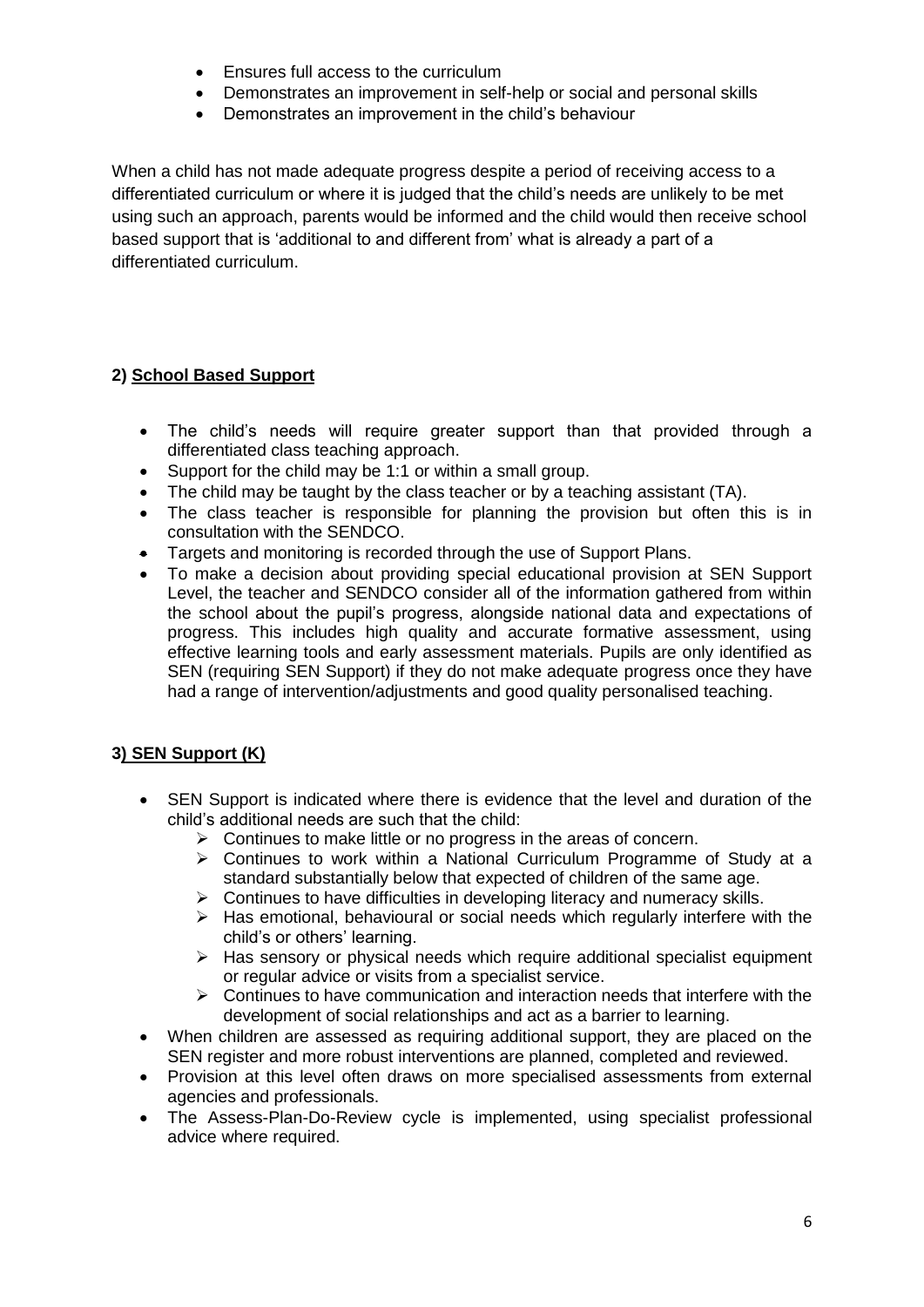- Monitoring will take place regularly and reviews will be held at least three times a year to review the targets/actions for the child. The child will be involved at this stage if appropriate.
- A record of targets, strategies and reviews are recorded within the Support Plan and 'Provision Map' and the SENDCO ensures that these are completed appropriately.

#### **4) Education, Health and Care Plan (EHCP) Assessments**

- Sometimes children continue to struggle to make progress, even when supported by external agencies and their needs require additional types of specialist support. When this is the case, the SENDCO would request a statutory assessment for an Education, Health and Care Plan (EHCP) with the Local Authority (LA) SEN team. An EHCP is a statutory plan that replaces the Statement of Special Educational Needs. All Statements have now been converted to EHCPs.
- Parents, carers and the child are included at every stage of this process to ensure all views are collated to secure the best possible outcomes for the child, taking into account their aspirations and expectations for the future.
- The school submits evidence to the LA and their Moderation Assessment Panel, using their guidance of 'Criteria for making a statutory assessment', will decide how the child's needs can best be met.

#### **5) Education, Health and Care Plans**

- A child who has an Education, Health, and Care Plan will continue to have arrangements as for SEN Support as well as additional support, some of which could be provided through High Needs Block Funding (HNBF) where awarded.
- An Annual Review will be held at school to review the level and appropriateness of provision and to update and amend objectives or outcomes, and provisions that appear within the Education, Health and Care Plan.
- The Annual Review is chaired by the SENDCO and all agencies involved with the education and care of the child as well as the parents and the child themselves, are invited to attend and/or contribute to this process.
- Records are kept that document each stage of this process and parents/carers and the child (where appropriate) are consulted at each stage of the review and the decision making process.

#### **SECTION 5: MANAGING PUPILS NEEDS ON THE SEN REGISTER**

- If a child is identified as not making expected age related progress or is experiencing an emotional difficulty that is preventing them from accessing part or all of the curriculum, then the class teacher will carry out an assessment of the child's need. This could be in the form of teacher observations, standardised test, discussions with the child and/or their parent or carer or the involvement of an outside agency such as an educational psychologist.
- Staff in school are trained to identify warning signs that could indicate a learning difficulty such as dyslexia, dyscalculia, Autism Spectrum Disorder (ASD) and Attachment Disorder.
- If a child is identified as possibly having a special educational need through concerns raised by the teacher or parent, actions will be implemented to track small steps of achievement. These will be recorded within the Action Plan, devised by the class teacher in discussion with the SENDCO. This will be followed up with parents when appropriate. From this, depending on the level of progress, a child might then be placed on the SEN register. This can happen at any point within the school year. At this point, the child would be recognised by the school as having a special educational need.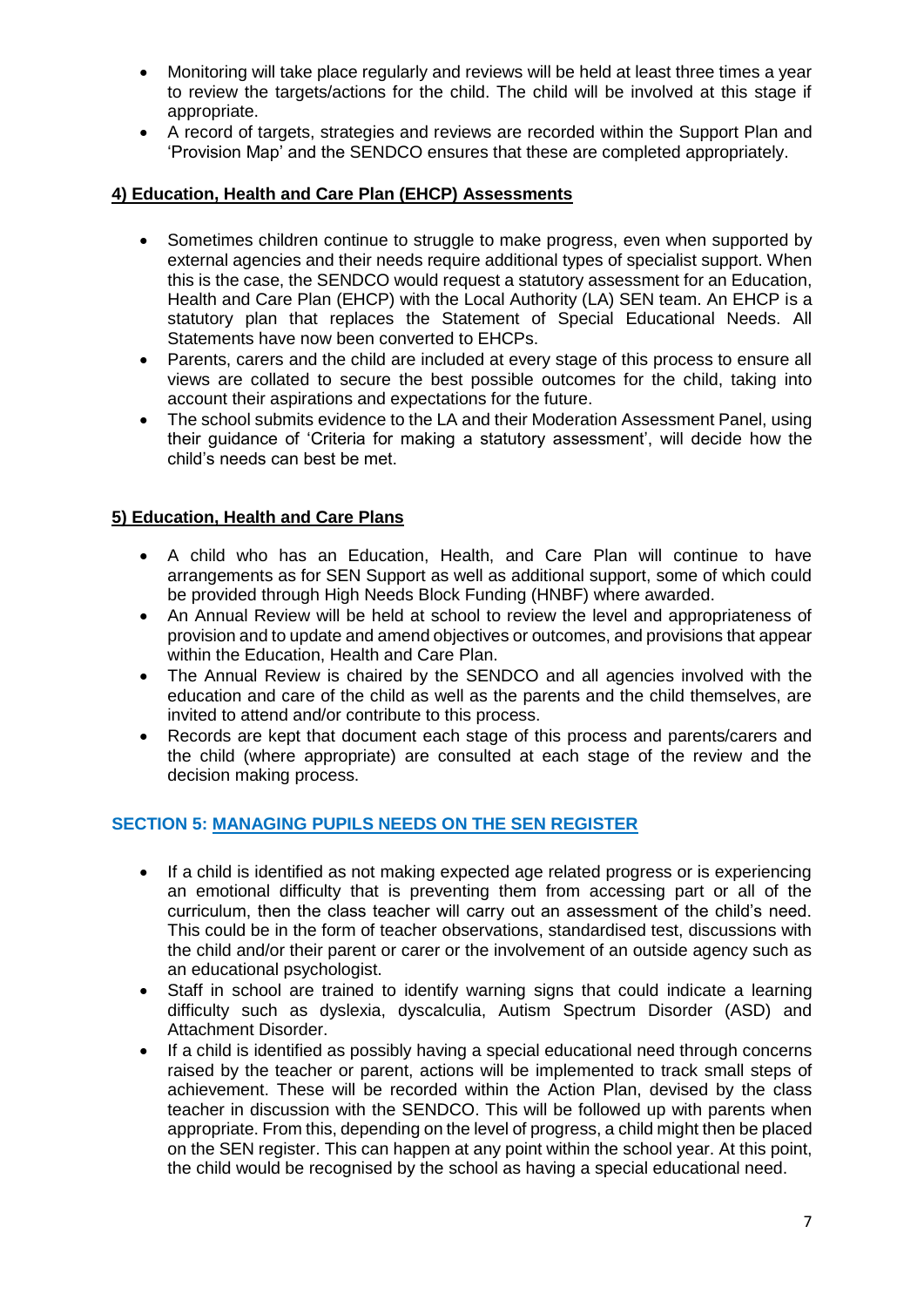- A child with SEN will have an Individual Pupil Profile (IPP) Support Plan and targets and strategies are recorded within the Action Plan.
- Strategies to help the child as well as roles and responsibilities are discussed at each PPM (Pupil Progress Meeting) and at these times, the teacher can advise and support the parent in effective methods of supporting their child.
- Discussions also take place at Parents Evening, held twice a year, and the class teacher and SENDCO are available at these and other times within each term to discuss further any concerns they have, or support they might need.
- The level of provision is decided through discussions between the SENDCO, class teacher, parents/carers and children, following the steps within the Graduated Response.
- It is the class teacher's responsibility to evidence progress made by the child. The class teacher is accountable for the progress made by all children within their class.
- Progress is monitored by the class teacher and Support Plan are reviewed at least three times each year.
- Progress must be evaluated against the targets within the Support Plan, ensuring that objectives (if applicable) within the Provision Map and EHCP are being addressed.
- Stoke Bishop C of E Primary School is extremely committed to providing extra resources to support children and these are allocated according to need and as far as the school budget allocations allow.
- Some children have an allocation of funding from the High Needs Block Funding (Top Up) and this can be used specifically for resourcing support for that individual child. Applications for this funding are the responsibility of the SENDCO. For additional information go to The Bristol SEN website: (http://www.bristol.gov.uk/page/childrenand-young-people/education-children-special-needs).
- Whenever support is provided for a child, it is regularly reviewed for effectiveness. The types of support as well as the children who receive it, fluctuates, according to need, throughout each school year.
- Stoke Bishop C of E Primary School has a strong, collaborative relationship with a range of outside agencies including the Educational Psychology Service, NHS Occupational Therapists, NHS Physiotherapists, NHS Speech and Language Therapists, Bristol Autism Team (BAT), CAMHS, PMHS, Social Care, Families in Focus, Cafcass, Young Carers, School nurse and Claremont Outreach for ICT/PD support.
- When external support is required, the SENDCO will contact the appropriate service or agency. The external support provider alongside the SENDCO monitors the progress of the child.
- Costing of the provision of these services stays the responsibility of the SENDCO, who works with the Business Manager to oversee the SEN budget.
- Families, carers and the child are included in the process throughout but with the aim that families do not need to repeatedly explain their circumstances.

#### **SECTION 6: CRITERIA FOR EXITING THE SEN REGISTER**

- Following an Assess-Plan-Do-Review cycle, teachers, under the guidance of the SENDCO, may decide to remove a child from the SEN register.
- Removal from the registers occurs when the child no longer meets the criteria included in the identifying special educational needs section of this policy (Section 3).
- The child will be removed from the SEN register when they are making good progress and are working in line with their peers consistently over a period of time.

#### **SECTION 7: SUPPORTING PUPILS AND FAMILIES**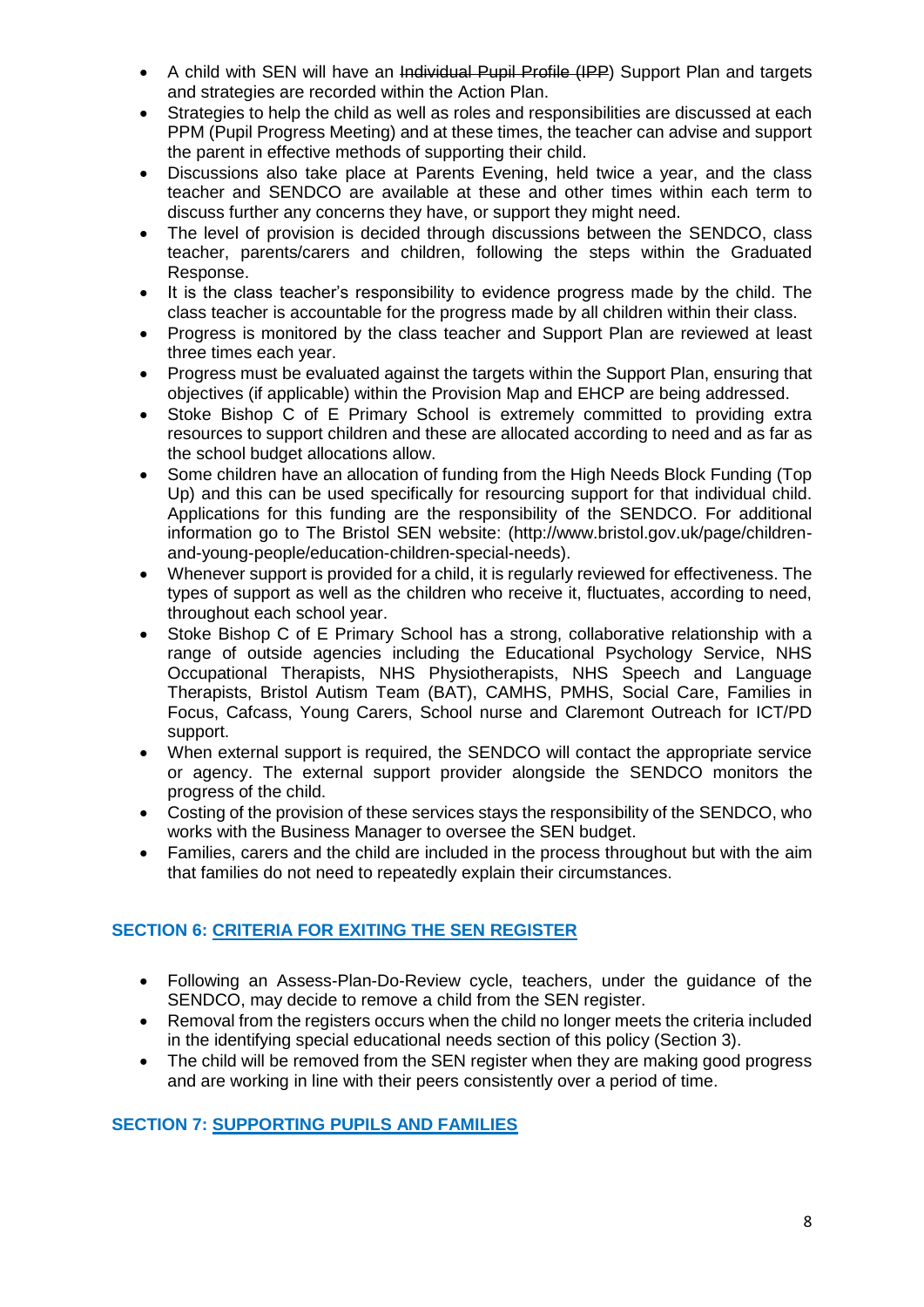- Partnership with parents/carers plays a key role in promoting a culture of co-operation between parents/carers, schools, LEAs and others. This is important in enabling children and young people with SEN to achieve their very best at all times. At all times we discuss the child's strengths and recognise their achievements, whilst at the same time discussing those aspects of a child's progress that are of concern.
- In accordance with principles within the Code of Practice, the school believes that all parents/carers of children with SEN should be treated as equal partners.
- The Children and Families Act 2014 makes clear that there must be regard for: *'the need to support the child or young person and the child's parents, in order to facilitate the development of the young person and to help them achieve the best possible educational and other outcomes, preparing them effectively for adulthood.'*
- The school has positive attitudes towards all parents and carers, provides userfriendly information and strives to ensure that they understand the procedures and are aware of how to access advice and support.

#### Parents/carers will be supported and enabled to:

- Recognise and fulfil their responsibilities as parents, and play an active and valued role in their child's education
- Have knowledge of their child's entitlement within the SEN framework
- Make their views known about how their child is educated
- Have access to information, advice and support during assessment and any related decision-making processes about SEN provision.
- Parents/carers are encouraged to contact the child's class teacher and/or the SENDCO, as needed.
- Parents/carers are involved in supporting actions in place for their child and are made aware of actions required from all agencies, to be able to work effectively with their child on actions/ targets set.
- We encourage active participation of parents/carers by providing guidance on how they can support their child's learning at home. We value the contribution that they make and the critical role they play in their child's education.
- We promote regular communication between home and school through face to face contact, home-school link books, See Saw, emails, letters, texts and phone calls.

#### Pupil Participation:

Pupils with SEN often have a unique knowledge of their own needs and circumstances, and their own views about what sort of support they would like to help them make the most of their education. They will be encouraged to participate in the decision-making processes including the setting of learning targets where appropriate. This will be achieved through a variety of different approaches as appropriate to the age of the child. These include: Pupil interviews, Questionnaires, Self-evaluation (pictures and/or written answers), Surveys, pupilset targets.

There are many places pupils and parents/carers can find additional information:

- Speak to teachers and the SENDCO in school
- Look at the Bristol Local Offer at www.bristol.gov.uk
- Look at the school website to see the SEN Information Report as well as links with other agencies
- Speak to the SENDCO about access arrangements for tests
- Speak to the SENDCO about transition arrangements from class to class, across key stages and to another school including Secondary School as these are bespoke to individual pupils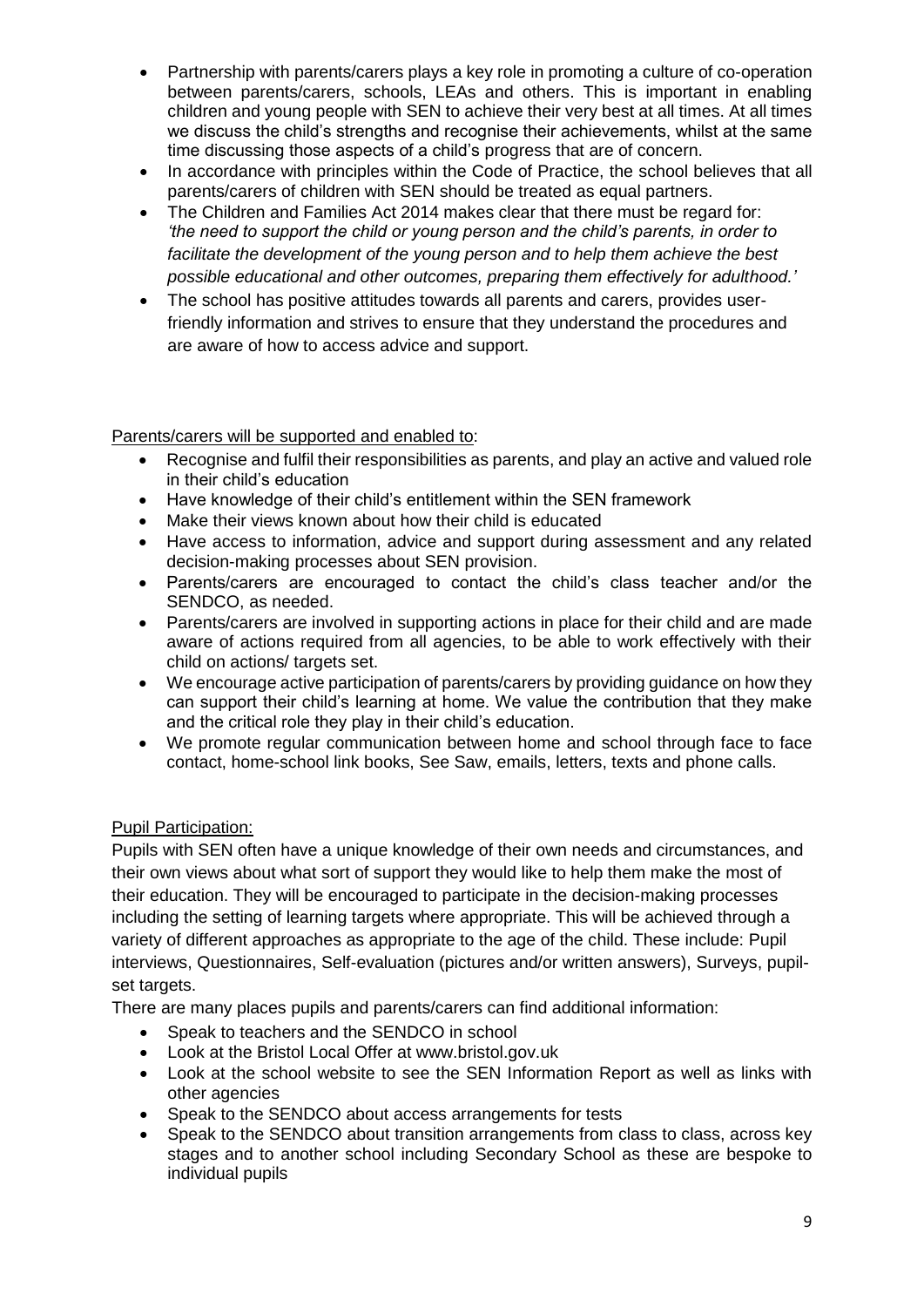• Where appropriate, parents are given information about 'Supportive Parents/Carers for Special Children', a local parent partnership organisation.

#### **SECTION 8: SUPPORTING PUPILS AT SCHOOL WITH MEDICAL CONDITIONS**

- Stoke Bishop C of E Primary School recognises that pupils at school with medical conditions should be properly supported so that they have full access to education, including school trips and physical education. Some children with medical conditions may be disabled and where this is the case the school will comply with its duties under the Equality Act 2010.
- Some may also have special educational needs (SEN) and may have an Education, Health and Care Plan (EHCP) which brings together health and social care needs, as well as their special educational provision and the SEND Code of Practice (2014) is followed.

Please refer to our Health and Safety Policy on the school website.

#### **SECTION 9: LINKS WITH OTHER SCHOOLS/TRANSFER ARRANGEMENTS**

- When any child arrives new to the School, we ensure we seek as much information about that child, from the previous school and from parents/carers.
- Reception Teachers will meet to communicate with staff from pre-schools prior to the children starting school. Concerns are brought to the attention of the SENDCO and where necessary, further visits will be made by the SENDCO. The SENDCO and Reception teacher will attend an Annual Review of a child at a pre-school/nursery, with SEN.
- If a child has a special educational need and is joining the school part-way through the year, we aim to ensure that we have met with the child and family before they begin at the school. The SENDCO will contact the child's previous school to ensure we have a full and informed profile of that child's particular needs. If the school is local to us, the SENDCO, if appropriate, will visit the previous school.
- When children transfer to a new school, we send all relevant documents to the school and are always keen to talk with members of staff from the receiving school if they require further information.
- Transfer to secondary school is carefully managed with a series of transition activities. These include visits with parents to the new school, visits by secondary school staff to our school to talk with the children, specially designed transition days to meet the needs of children with SEN, discussions and activities run within school by the child's class teacher to introduce and develop all aspects of transition.
- The SENDCO is in regular contact with the SENDCOs of all transfer schools and they exchange detailed information about the needs of each pupil. The SENDCO often visits the secondary schools to inform parents of the provisions within the school and how staff will accommodate the needs of their child.
- The SENDCO visits local Special Schools with the child and the family, if after an Annual Review of an EHCP, a place is sought within specialist provision.

#### **SECTION 10: ADMISSION ARRANGEMENTS**

- The Head teacher is responsible for the admission arrangements which are in accordance with those followed by this School.
- The school acknowledges in full its responsibility to admit pupils with already-identified SEN, as well as identifying and providing for those not previously identified as having SEN.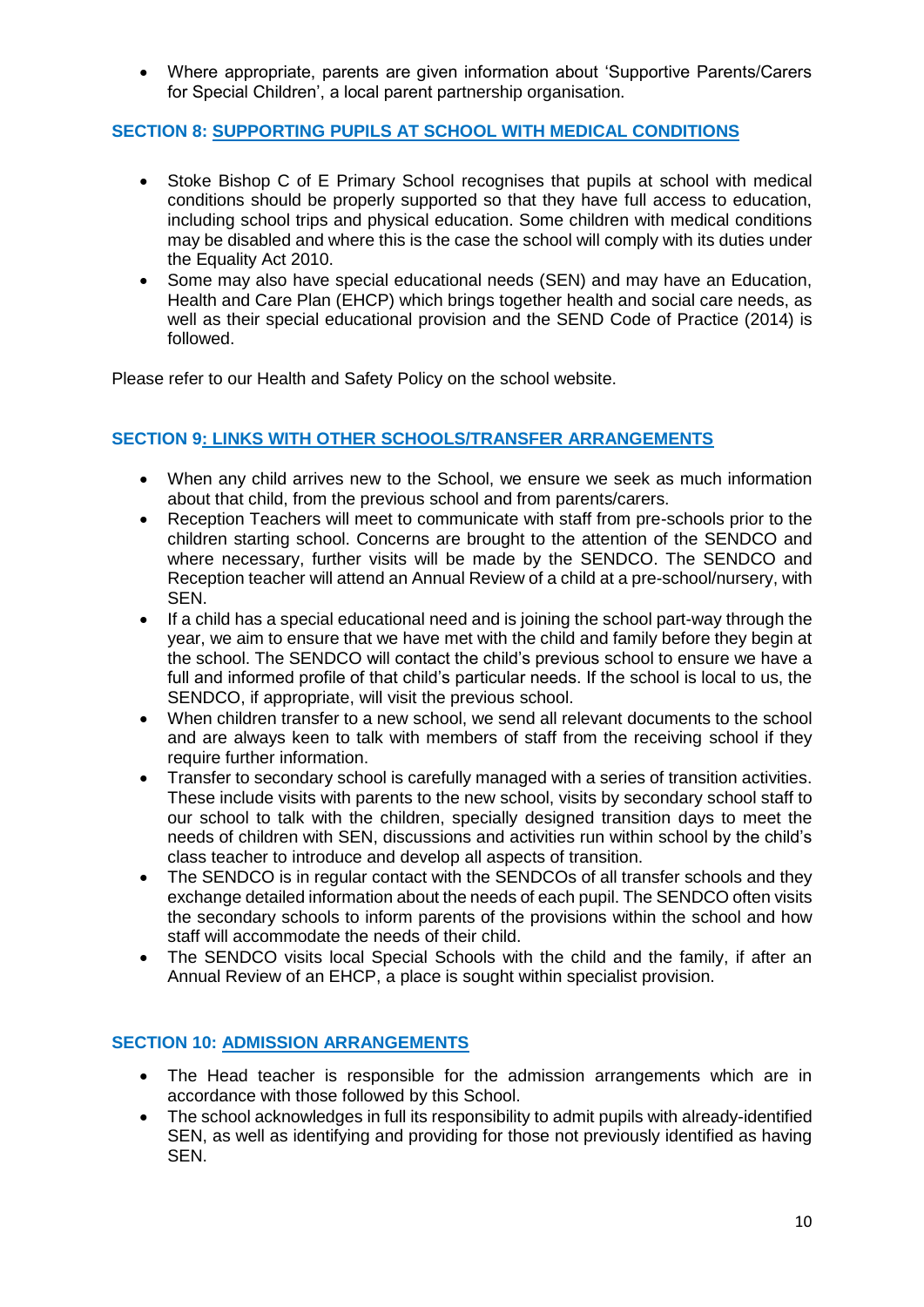- Children joining the school with an identified special educational need will be matched to one of the two same-year group classes to ensure a balance of provision and opportunity.
- Parents/Carers will be invited to discuss provisions required to meet their child's needs where an EHCP already exists. The SENDCO will liaise with the former nursery or school.

#### **SECTION 11 LINKS WITH HEALTH AND SOCIAL SERVICES, EDUCATIONAL WELFARE SERVICES AND ANY VOLUNTARY ORGANISATIONS**

- The school regularly consults with health service professionals. If concerns are raised about a child, referrals are made by the SENDCO to the school nurse.
- Social Care and the Education Welfare Service etc is accessed through the Children's Services Team.

#### **SECTION 12: ACCESSIBILITY (Please refer to the School Access Plan for further details and current status)**

#### **To the School environment:**

- The DDA, as amended by the SEN and Disability Act 2001, places a duty on all schools and LAs to plan to increase over time the accessibility of schools for disabled pupils and to implement their plans.
- The school is situated in Stoke Bishop. There is one level entrance. There are two side entrances that both have level pathways that lead into the playground.
- Most of the school is within one building and is one storey high. The Year 2 and 3 classrooms are situated in a single storey building connected by a canopy to the main building. All areas of the main building and the single 'Oak Block' have level or ramped access to classrooms. Within the main school there are two sets of stairs. All classrooms within the main school have a flat, level or ramped access to the corridors and to the outside play areas. Adults and children with limited mobility are therefore able to easily access all of the school site. There is a designated disabled toilet and shower facility within the main building.
- We are committed to ensuring that we constantly review access to the school in order to cater for the needs of everyone within our school community.
- Children requiring additional equipment due to an impairment will be assessed in order to gain appropriate support and/or physical aids.
- If you or your child has a physical disability of any kind and are concerned about accessibility, please contact the school to discuss how we can best meet your needs.
- Further information can also be found within the Equality Policy and Action Plan and the Accessibility Plan on the school website.

#### **To learning and the curriculum**

- All pupils have the entitlement to a broad, balanced and relevant curriculum. The majority of pupils with SEN are taught with their peers in mainstream classes by class teachers and study the curriculum appropriate for their age and individual needs.
- In their planning and teaching, teachers strive to: provide suitable learning challenges, meet the pupils' diverse needs and remove the barriers to learning and assessment.
- With advice from and support of the SENDCO, teachers match the learning to the needs and abilities of the pupils. They use a range of strategies to develop the pupils' knowledge, understanding and skills including the use of ICT, through methods of differentiation.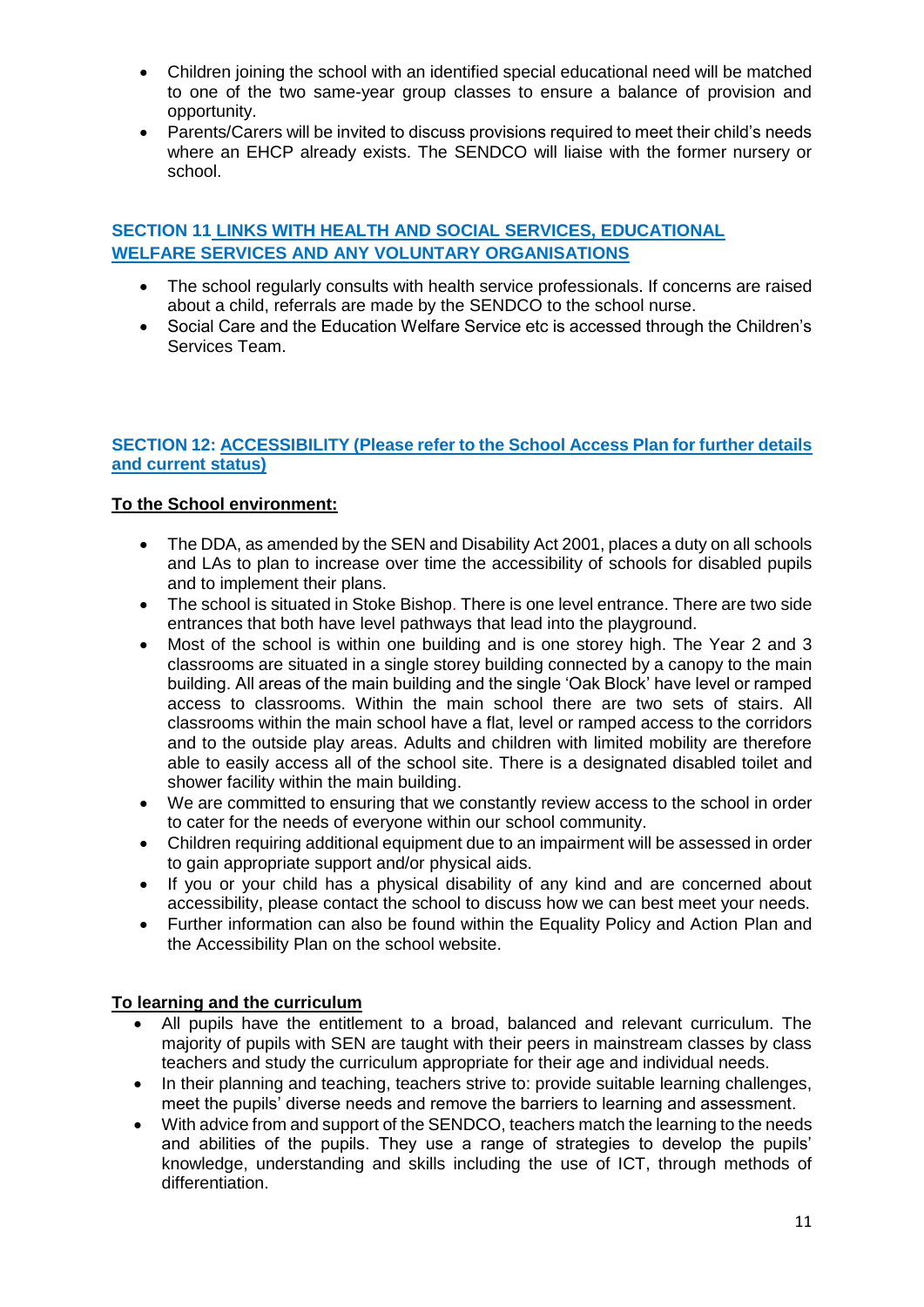- Where appropriate, materials are modified or support is provided to enable pupils with SEN to access the learning or the assessment processes.
- The school and teachers regularly review issues related to pupils with SEN to include: classroom organisation, teaching styles and methods, materials and tasks to determine how these could be improved.
- Children are supported in a variety of different ways, as appropriate to their needs, which include individual support, working in small groups and with the whole class. This support is monitored regularly and reviewed as necessary.
- Withdrawal sessions are used judiciously to support pupils carefully with specific academic, behavioural and/or emotional difficulties. These are to address a specific need as for example to access external agency support, or are time limited to avoid a permanent withdrawal situation.
- Withdrawal sessions are timetabled in consultation with the class teacher to minimise the impact of withdrawal on delivery of the curriculum, actively seeking to ensure curriculum needs are met.
- Inclusion is promoted in all aspects of school life and children's similarities and differences are acknowledged and celebrated through PSHE lessons, Circle Time and assemblies etc.
- Approaches include safeguarding the needs of all pupils including those with SEN, promoting independence and building resilience in their learning.
- Discrimination in any form is not tolerated and children are taught about the impact of bullying in all its forms. Online safety training and anti-bullying are incorporated within the curriculum.
- Issues based around bullying are recorded and monitored and all procedures follow our Anti-Bullying Policy on the school website.

#### **To the wider curriculum**

- In addition to the National Curriculum, the school provides a wide range of additional activities. These include a range of musical, creative and sporting activities and clubs. Pupils with SEN are actively encouraged and supported to join in and benefit from these activities.
- All school trips aim to be inclusive and are planned in advance to ensure destinations are chosen that are fully accessible to all.
- Extra TA support is put in place where possible.

#### **To information**

- All children requiring information in formats other than print will be provided for example a visual timetable, pictures from Communicate in Print or Makaton.
- Printed materials can be adapted to ease access.
- Recording of work is accepted in a variety of formats according to the needs or abilities of the child and they are supported through extra adult support, peer support or the use of IT.
- Assessment procedures take into account the ways in which children learn and demonstrate their understanding. At Stoke Bishop C of E Primary School, we use a range of assessment procedures to demonstrate learning and achievements e.g. through videoing, photographs, drawing, drama etc.

#### **SECTION 13: MONITORING AND EVALUATION OF SEND**

The school, including the Governing Body, is committed to regular and systematic evaluation of the effectiveness of its work.

The School employs a series of methods to gather information and evaluate its work, including:

• Observation of teaching and learning by the Head teacher, other senior leaders and subject leaders.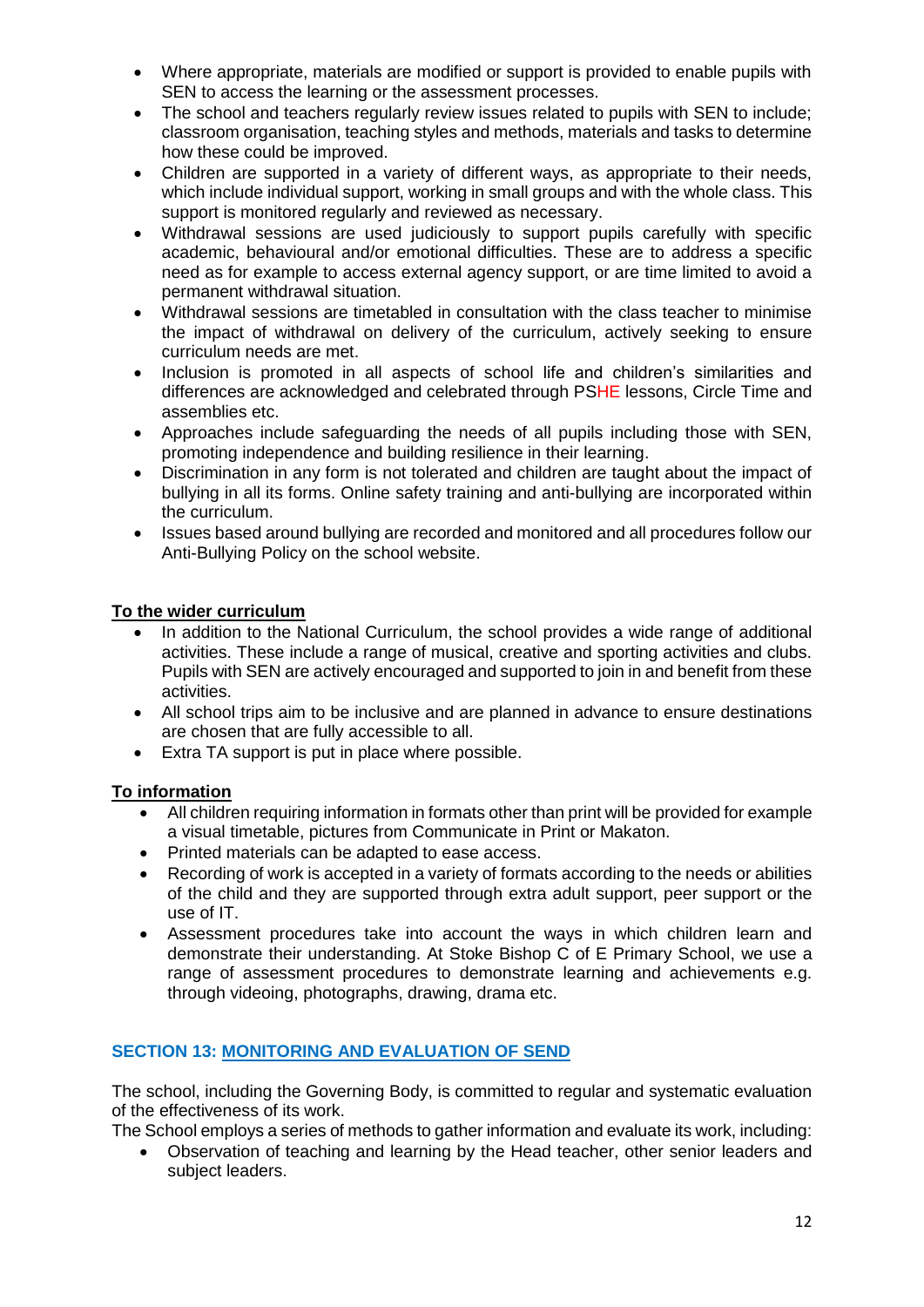- Analysis of the achievement of different groups of pupils with SEN (including their attainment and progress). Assessment information is then utilised to inform planning and provision for children with SEN across the school.
- Impact and progress against actions and targets in place.
- Scrutiny of teacher's planning and pupils' work.
- Gathering views from parents/carers and pupils.
- Regular monitoring by the Governing Body and the SENGo. The SENDCO meets with the SENGo on a termly basis to discuss and update them on current issues, developments, concerns, achievements and changes to the SEN Register.
- The SENGo, with the SENDCO, writes an annual report for the governing body.
- Maintenance of assessment records that illustrate progress over time.
- Regular meetings with relevant staff (e.g the SENDCO, class teachers, subject leaders, Leadership staff and Teaching Assistants). A shared responsibility promotes an active process of continual review and improvement of provision for all.

#### **SECTION 14: TRAINING AND RESOURCES**

- The majority of SEN provision is funded from the school budget. Where there is enough evidence of practice and provision for a child with SEN, the school applies for Top Up funding for pupils from the High Needs Block Funding. This extra funding can provide an element of specialist resources for the child.
- Staff training is planned to meet the needs of all children at Stoke Bishop C of E Primary School.
- Collectively we have staff trained in aspects of: Autism (ASD), Dyslexia, Learning Difficulties, Challenging Behaviour, Social Stories, Speech and language support, Reading programmes, Positive Handling, Mentoring, Mental health, plus other specific intervention programmes such as RWI, Turnabout, Clicker 8 and Numicon, Success@ Calculation and Ist Class at Number.
- In order to maintain and develop the quality of teaching and provision to respond to the strengths and needs of all pupils, all staff are encouraged to undertake training and development.
- All teachers and support staff undertake induction on taking up a post and this includes a meeting with the SENDCO to explain the systems and structures in place around the school's SEND provision and practice and to discuss the needs of individual pupils.
- The school's SENDCO regularly attends the local cluster network meetings in order to keep up to date with local and national updates in SEND. They also attend the Annual SENDCO Conference in Bristol.

#### **SECTION 15: ROLES AND RESPONSIBILITIES**

#### **The Governing Body**

- The Governing Body, in co-operation with the Headteacher, determine the school's general policy and approach to children with SEN, CIC, EAL and PP.
- The Governing Body must report to parents annually on the implementation of the school's policy on SEN via the school website.
- The Governing Body will nominate one governor with responsibility for SEN. The SEN Governor (called the SENGo) will liaise regularly with the Special Educational Needs Co-ordinator (SENDCO), who is a member of staff, and report back to the full Governing Body.
- The SENGo will help raise awareness of SEND issues at governing body meetings.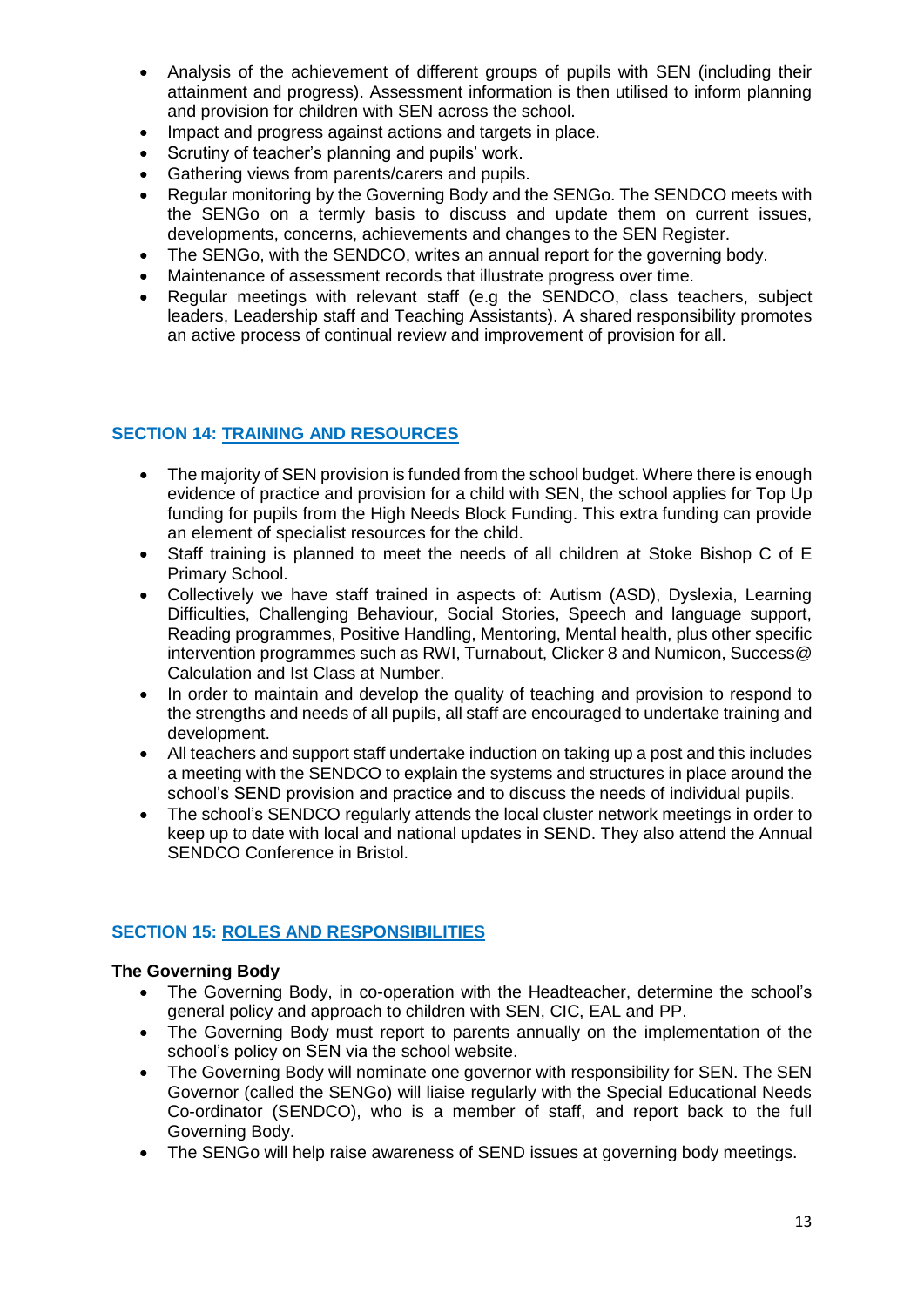- The SENGo will ensure that the school's notional SEN budget is appropriately allocated to support pupils with SEN.
- The SENGo will provide up-to-date information to the governing body on the quality and effectiveness of SEN and disability provision within the school.
- The SENGo will help to review the school's policy on provision for pupils with SEND.
- The SENGo will assure the governing body that the school website publihes the school's SEND Report and Graduated Response in accordance with the new Code of Practice.
- The SENGo will meet the SENDCO on a termly basis, to learn about the school's SEN provision and monitor the implementation of the SEN policy.
- The SENGo will observe first-hand how the school ensures that pupils with SEN are actively involved in all aspects of school life, both inside and outside the classroom.
- The SENGo will keep informed about developments in the area of SEN, nationally, locally, and within the school.

#### **The Headteacher**

• The Headteacher has responsibility for the day-to-day management of all aspects of the school's work, including provision for children with SEN, EAL and FSM. The Headteacher should keep the Governing Body fully informed and also work closely with the SENDCO.

#### **The Special Educational Needs Co-ordinator (SENDCO) is Mrs Heather Whittard-Jones**

- The SENDCO will liaise closely with the Senior Leadership Team within the school.
- The SENDCO, in collaboration with the Headteacher and the Governing Body, plays a key role in determining the strategic development of the SEN policy and provision in the school, in order to raise the achievement of children with SEN, EAL, and FSM.
- Overseeing the day to day operation and consistent implementation of the school's SEN policy.
- Co-ordinating provision for children with SEN.
- Liaising with, and advising other teachers.
- Managing SEN Teaching Assistants.
- Overseeing the records of all children with SEN.
- Liaising with parents/carers of children with SEN.
- Contributing to the in-service training of staff.
- Liaising with external agencies including the LA's SEN services, Educational Psychology services, health and social services and voluntary bodies.
- Monitoring progress of all children with SEN and taking action in accordance with the findings of the monitoring.
- Drafting the Annual Governors' Report to Parents on the implementation of the SEND policy, in partnership with the SEN Governor.
- Advise on the deployment of the school's delegated budget and other resources to meet pupils' needs effectively.
- Liaise with potential next providers of education to ensure pupils and their parents are informed about options and a smooth transition is planned.

#### **Class Teachers**

Each class teacher is responsible for:

- The progress and development of every pupil in their class.
- Working closely with any TA's or specialist staff to plan, assess and review the impact of support and interventions and how they can be linked to classroom teaching.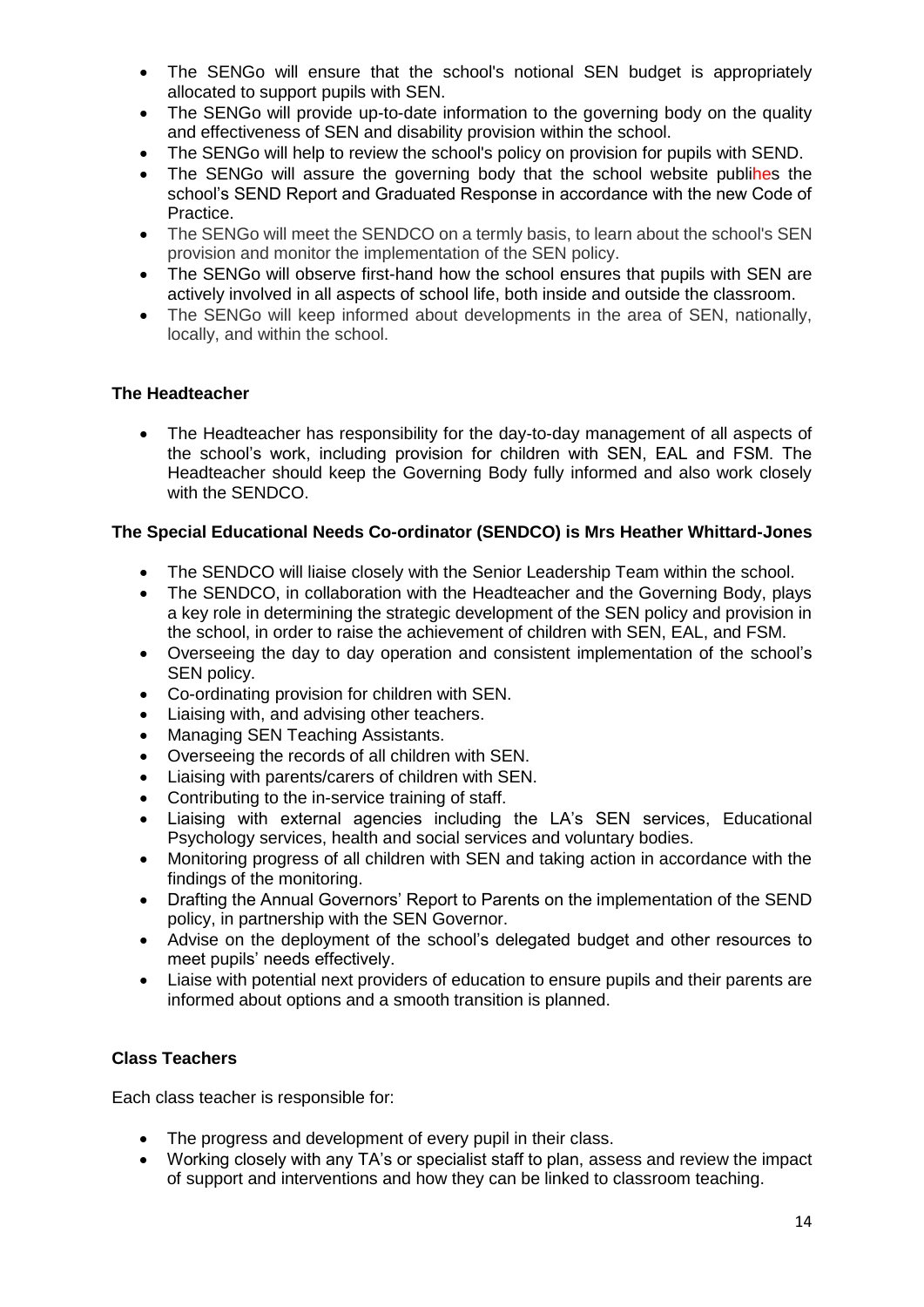- Working with the SENDCO to review each pupil's progress and development and decide on any changes to provision.
- Ensuring they follow this SEN policy.

#### **Teaching Assistants (TAs) Supporting SEN**

• All Hubs have specific TAs who are allocated to support the needs and provision of SEN children within the Hub. The team work with the SENDCO in providing support for children with SEN across the school. This involves close liaison with class teachers, maintaining records for the children they work with, and attending reviews and other meetings, as requested along with the teacher and SENDCO as required.

#### **SECTION 16: STORING AND MANAGING INFORMATION**

All SEND and historical documentation is held by the SENDCO electronically and/or in a locked cupboard in a locked room. Support Plans and non-sensitive information are also held electronically by class teachers for regular monitoring, to enhance the impact of SEN provision. The SENDCO has responsibility for the distribution of external agency reports. When a child moves to a new school, all documentation is sent to and signed for by the new school, upon receipt.

#### **SECTION 17: REVIEWING THE POLICY**

This policy will be reviewed every three years to ensure it meets the requirements of the new Code of Practice 0-25 2014 and will take into account any other new legislation.

#### **SECTION 18: DEALING WITH COMPLAINTS**

- If families, carers or pupils feel the need to complain about the provision of SEN or the policy documents, they should, in the first instance, raise their concerns with the SENDCO, who will try to resolve the situation.
- If the issue cannot be resolved, the matter will be made known to the Head teacher.
- Any unresolved issue should be managed through the School's Complaints Policy.

#### **SECTION 19: Links**

Links : to the school website - <https://www.stokebishop.bristol.sch.uk/send/> : to external support for parents - <https://www.supportiveparents.org.uk/>

#### **SECTION 20: Appendices**

- Appendix 1 The Graduated Response diagram
- Appendix 2 Parental Guidance flow diagram
- Appendix 3 'My Support Plan' Proforma
- Appendix 4 Inclusion Rationale model
- Appendix 5 Inclusion Overview
- Appendix 6 Top 10 Overview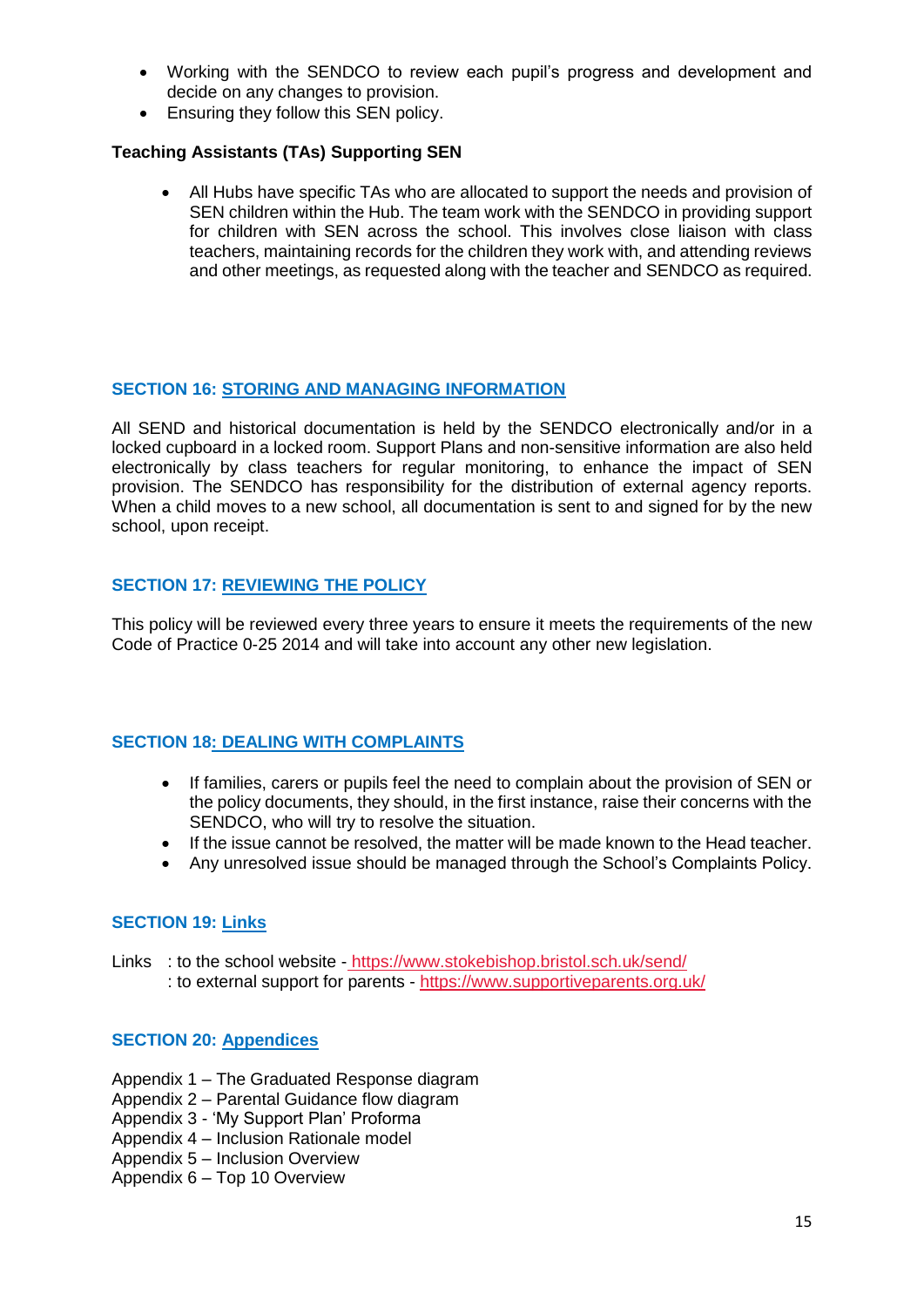



# **Graduated Response Stoke Bishop Primary School**

**EHCP/ EHCP Assessment (0-25)** Educational psychologist

input, on-going multi agency input, medical disability with SEN

**School Support with External Agencies**

Personalised learning inc. specific interventions, Referrals or support

from BAT, SALT, OT, Creative Therapist, Counselling, Educational Psychologist, annual reviews, Individual Support Plans, multi agency meetings with parents, support for high needs block funding.

#### **School Support**

Individual interventions, small group intervention (maths, phonics, social skills, talking partners), daily reader, Turnabout memory intervention, Nessy, Clicker 8, Time to Talk, Boxall Profile strategies, Precision Teaching, Switch On, Lego Therapy, 1<sup>st</sup> Class@Number, personalised behaviour strategies, SENCO, TA team, targeted spellings, meetings with parents, signposting to parenting support (Supportive Parents), 1:1 or group SPLD teaching, adapted resources,, access to alternative ICT, SENCO input to target setting, Assess, Plan, Do, Review cycle monitored via Support Plans, training for teachers/TA's, Early Help, individual visual timetables, network with SENCO Cluster across NW24 to share and support good practice.

#### **Quality First Teaching**

High quality teaching regularly monitored by SLT, Hub TA support targeting focus children, high expectations for all, appropriately differentiated work, regular opportunities for AFL, guided small group teaching, topic days, SEN friendly classrooms, visual timetables, access to resources to support independent learning including: Numicon, key words, Place value cards, scaffold prompts, displays to celebrate success and achievement, next steps for children clearly displayed in books, quality marking for children to see success and make improvements, clear behavior expectations with rewards and sanctions, vibrant, well balanced and age appropriate curriculum, progress monitored termly, whole school and individual SEN related training opportunities, multisensory learning materials, targeted questioning, staff appraisal and observations, daily reading and spelling

Children with long term needs and a constant need for coordinated services will receive an EHCP. An EHCP is necessary for specialist provision

> An EHCP assessment has a 20 week time frame. All phases of a graduated response need to be evidenced before an EHCP assessment can be requested

> > SENCO expertise used as part of the graduated response and to coordinate support

> > > Teachers using Assess, Plan, Do, Review cycle to plan for all children in their class

> > > > The great job that we do everyday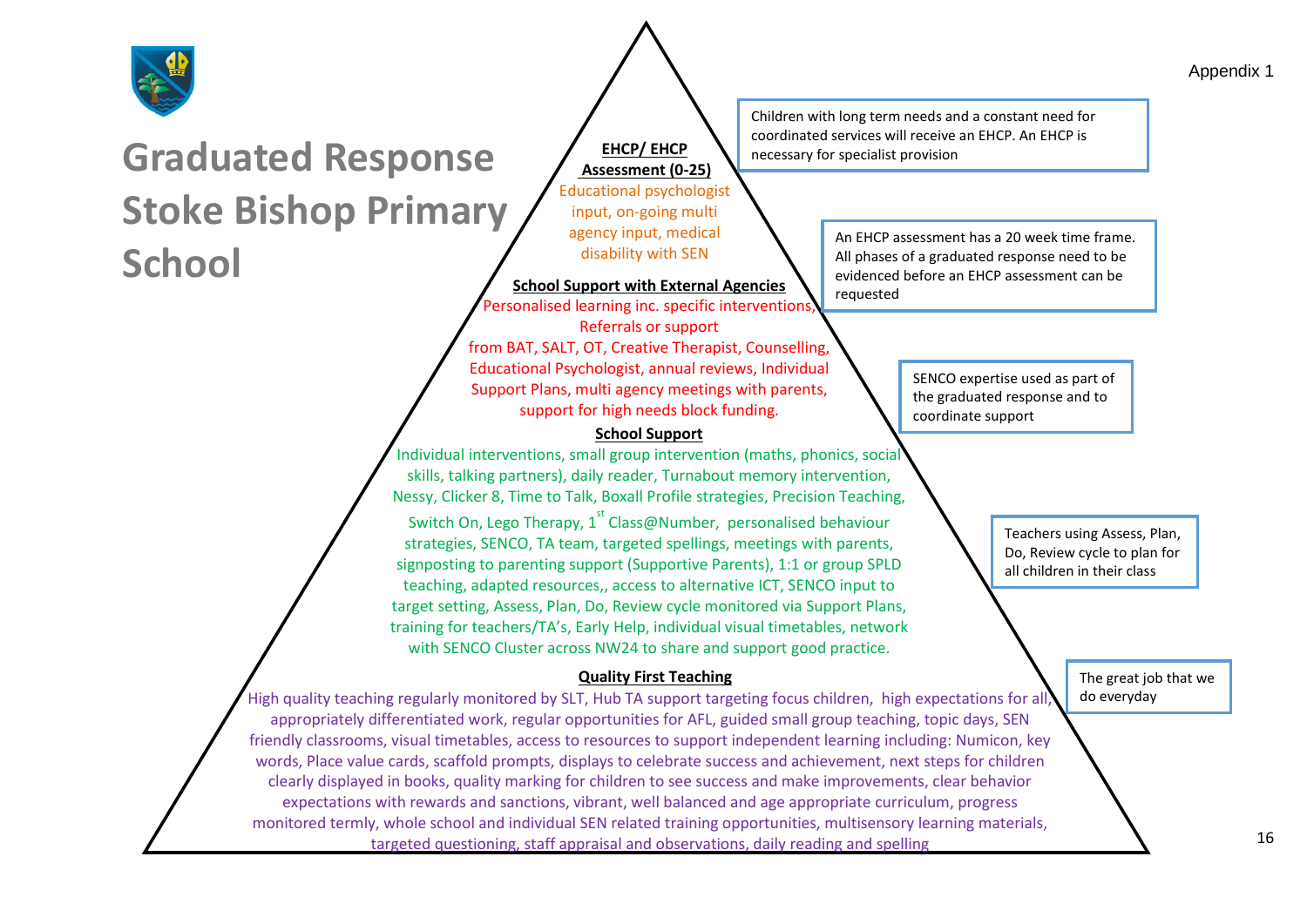Appendix 2

#### **Stoke Bishop CofE Primary School**



### **Parental flow diagram for Special Educational Needs (SEN)** support

Make an appointment to talk to your child's class teacher

The teacher will give a clear picture of how your child presents in school and will discuss possible next steps

Good progress end of support plan

Needs still remain. **Support plan continues** 

The cycle of assess, plan, do, review will continue to support your child's needs

Agreed needs still exist. The SENDCo will become involved. A Support Plan following the cycle of Assess, Plan, Do, Review will begin in supporting your child. It will be reviewed on a 3x year basis. Your child will be placed on the SEN Register

> If progress is significant, your child will no longer be on the SEND register

If little, or no impact is made, a referral to an external agency may be required

If your child's needs continues to be a significant concern, a request for an EHCP (Educational Health Care Plan) may be made to the Local Authority.

Your child may receive individual strategies to support their learning in class or become part of an intervention group to support with addressing their needs.

Following interventions, a meeting involving you and your child will be arranged to assess the impact of the strategy

If your child has responded, no further action will be taken

**The Special Educational Needs** and Disability Coordinator (SENDCO) is Heather Whittard-Jones and can be contacted via email: heather.whittard-jones@bristolschools.uk or via the school telephone: 0117-3772173

#### **Definitions:**

SEND - Special Educational Needs and Disabilities / SENDCo - Special Educational Needs and Disabilities coordinator **EHCP - Education Health Care Plan**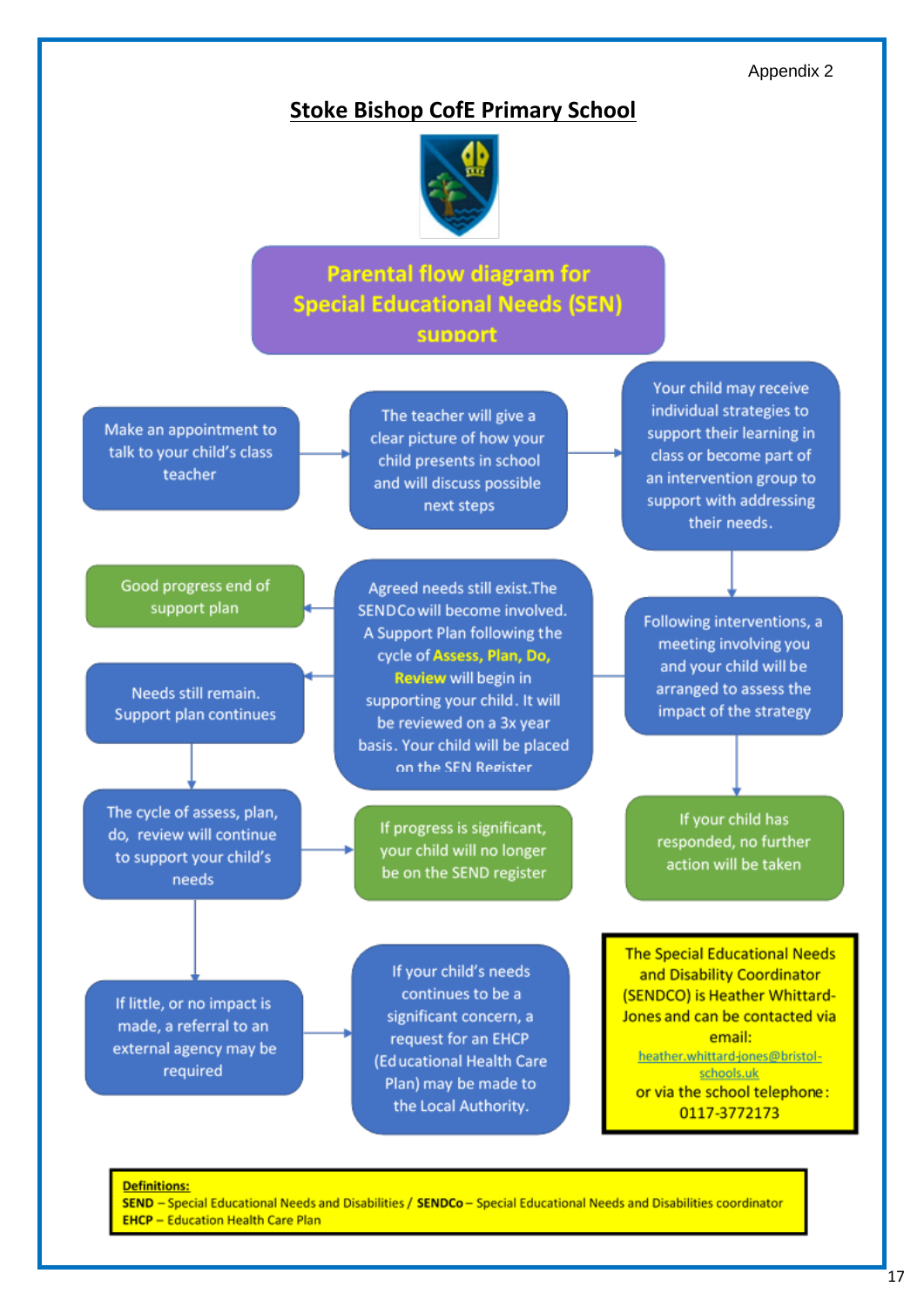

## **My Support Plan**



|             | Name:                                                 | <b>Adult support?</b>               |
|-------------|-------------------------------------------------------|-------------------------------------|
|             | Class:                                                |                                     |
|             | <b>Pupil Premium: Y/N</b>                             | SEND Level (E/ K):                  |
| Photo of me | <b>Broad area of SEND Need:</b>                       |                                     |
|             | Communication & Interaction<br>Cognition and Learning | Social, Emotional and Mental Health |
|             |                                                       | Sensory and/or Physical             |
|             |                                                       |                                     |

| <b>Pupil Voice:</b>                                  | <b>Teaching and Learning Approaches</b>                                                                    | <b>Parent/Carer Voice:</b>                                                                                                                                  |
|------------------------------------------------------|------------------------------------------------------------------------------------------------------------|-------------------------------------------------------------------------------------------------------------------------------------------------------------|
| I am good at                                         | How I learn best                                                                                           |                                                                                                                                                             |
| I enjoy                                              | <b>Specialist/Modified Equipment</b><br>Are there any tools, resources, equipment that support<br>me?      | Our hopes for our child now and into the future<br>Things that are going well for your<br>child, what approaches/strategies<br>make the biggest difference? |
| These things are important to me                     | <b>Social Communication and Understanding</b>                                                              | Information I would like you to                                                                                                                             |
|                                                      | Are there any social issues including mixing with others,<br>sharing, humour, empathy, social boundaries?  | know<br>What do they like and what makes<br>them happy?                                                                                                     |
| I want to get better at                              | <b>Self-Care and Independence</b>                                                                          |                                                                                                                                                             |
| I would like the adults working with me to know that | <b>Sensory Processing</b>                                                                                  |                                                                                                                                                             |
|                                                      | Are there any issues linked to sounds / smells / tastes or<br>touch that can affect learning or behaviour? |                                                                                                                                                             |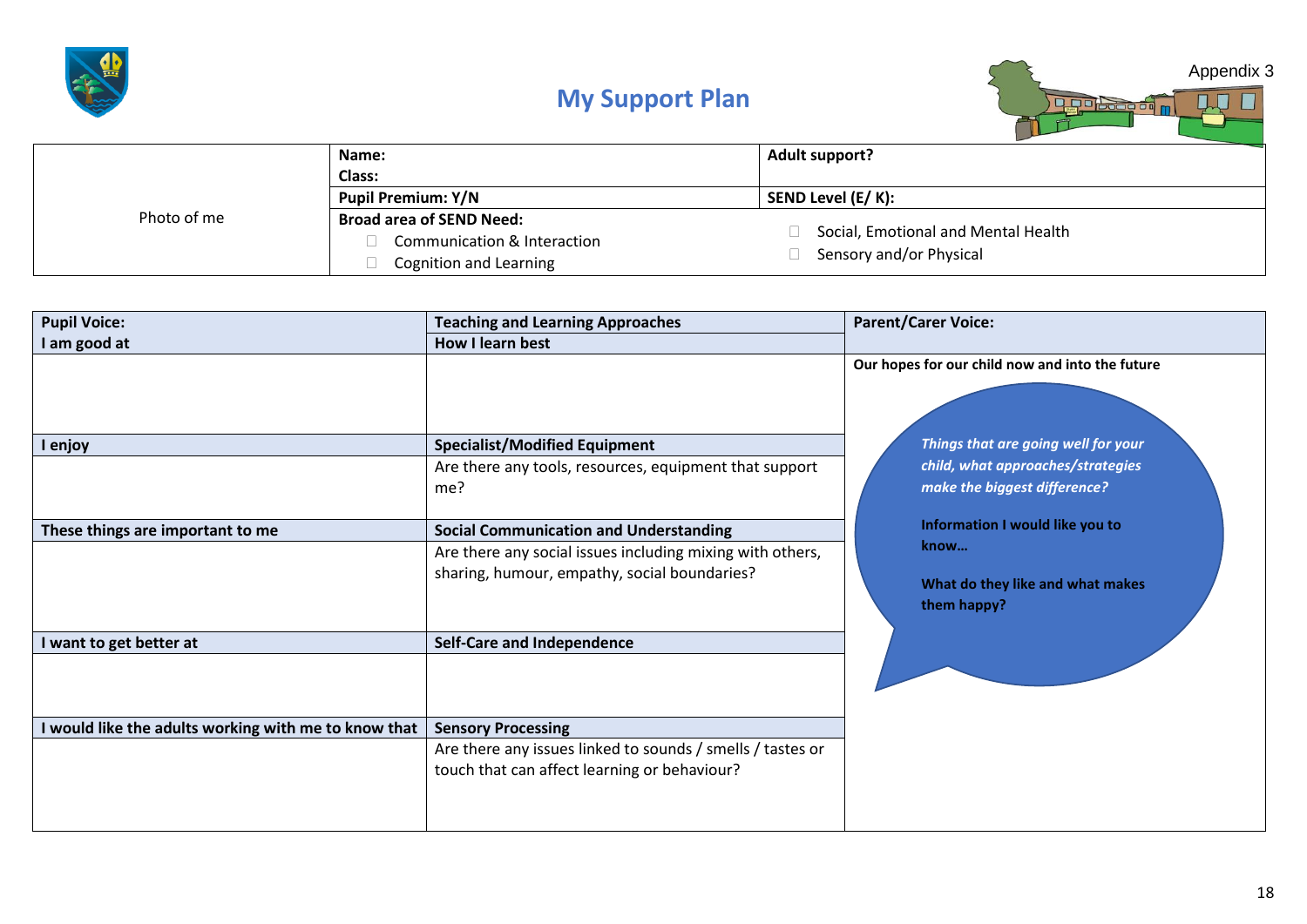| Assess, Plan, Do, Review<br>NH. | Date started: | Date reviewed: | Attendance: |
|---------------------------------|---------------|----------------|-------------|
|---------------------------------|---------------|----------------|-------------|

| Area of need                           | ASSESS <sup>I</sup> | <b>PLAN</b>              | <b>DO</b> | <b>REVIEW</b> |                   |
|----------------------------------------|---------------------|--------------------------|-----------|---------------|-------------------|
|                                        | Needs/Entry Data    | <b>Intended Outcomes</b> | Provision | Exit data     | <b>Next Steps</b> |
| Cognition and<br>Learning              |                     |                          |           |               |                   |
| Communication and                      |                     |                          |           |               |                   |
| Interaction                            |                     |                          |           |               |                   |
| Social, Emotional and<br>Mental Health |                     |                          |           |               |                   |
| Physical, Sensory,<br>Medical          |                     |                          |           |               |                   |
| Feedback from child                    |                     |                          |           |               |                   |
| Feedback from<br>parents               |                     |                          |           |               |                   |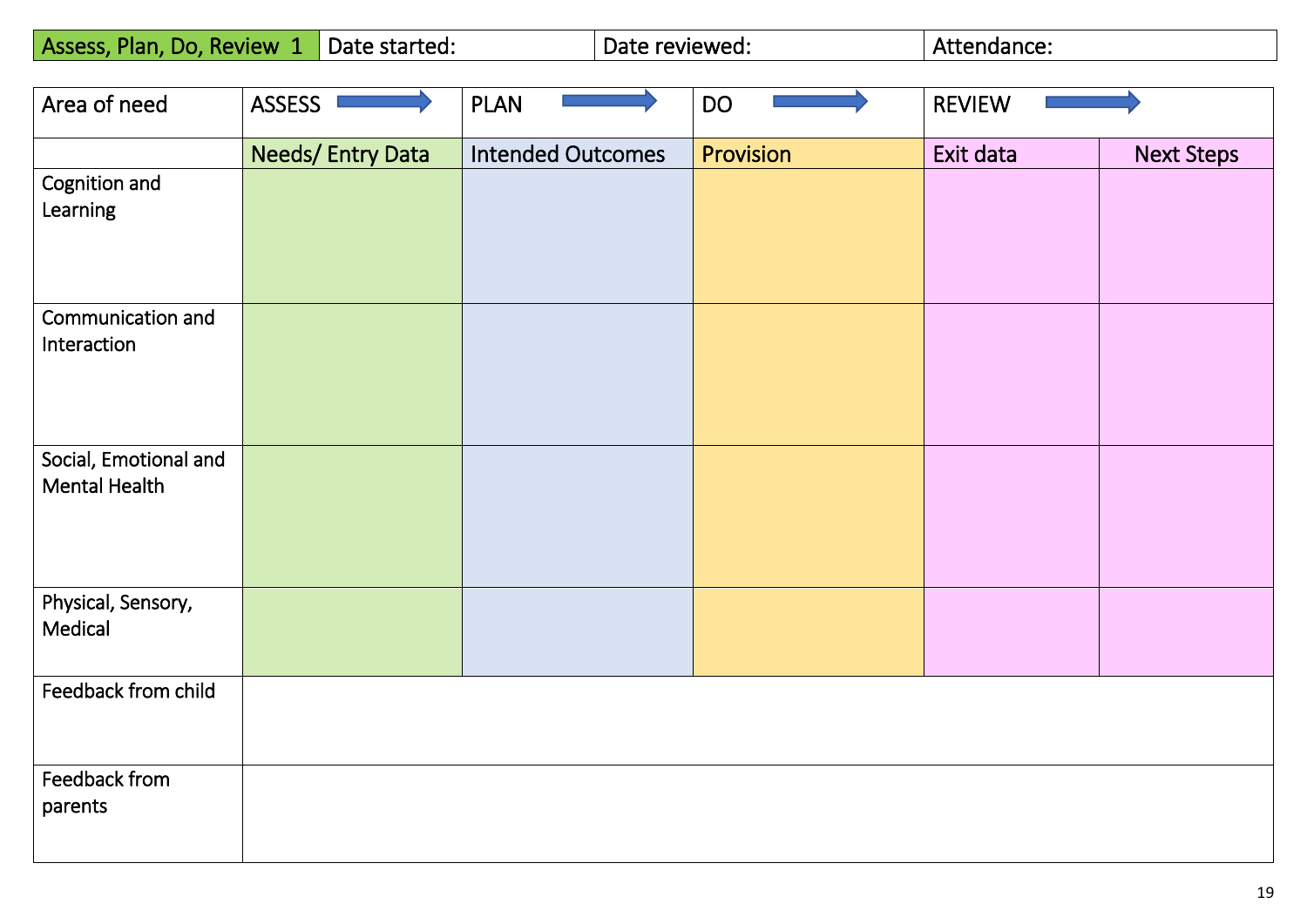### **Inclusion Rationale**

The following principles underlie our understanding of Inclusion and how we intend to work on a strategic and practical basis in Stoke Bishop C of E Primary School



### **EXCLUSION**

000

**Exclusion** occurs when students are directly or indirectly prevented from or denied access to education in any form.



#### ...

000

Segregation occurs when the education of students with disabilities is provided in separate environments designed or used to respond to a particular or various impairments, in isolation from students without disabilities.



#### ...

**Integration** is a process of placing persons with disabilities in existing mainstream educational institutions, as long as the former can adjust to the standardized requirements of such institutions.

**Inclusion** involves a process of systemic reform embodying changes and modifications in content, teaching methods, approaches, structures and strategies in education to overcome barriers with a vision serving to provide all students of the relevant age range with an equitable and participatory learning experience and environment that best corresponds to their requirements and preferences.

**INCLUSION** 

Placing students with disabilities within mainstream classes without accompanying structural changes to, for example, organisation, curriculum and teaching and learning strategies, does not constitute inclusion. Furthermore, integration does not automatically quarantee the transition from segregation to inclusion.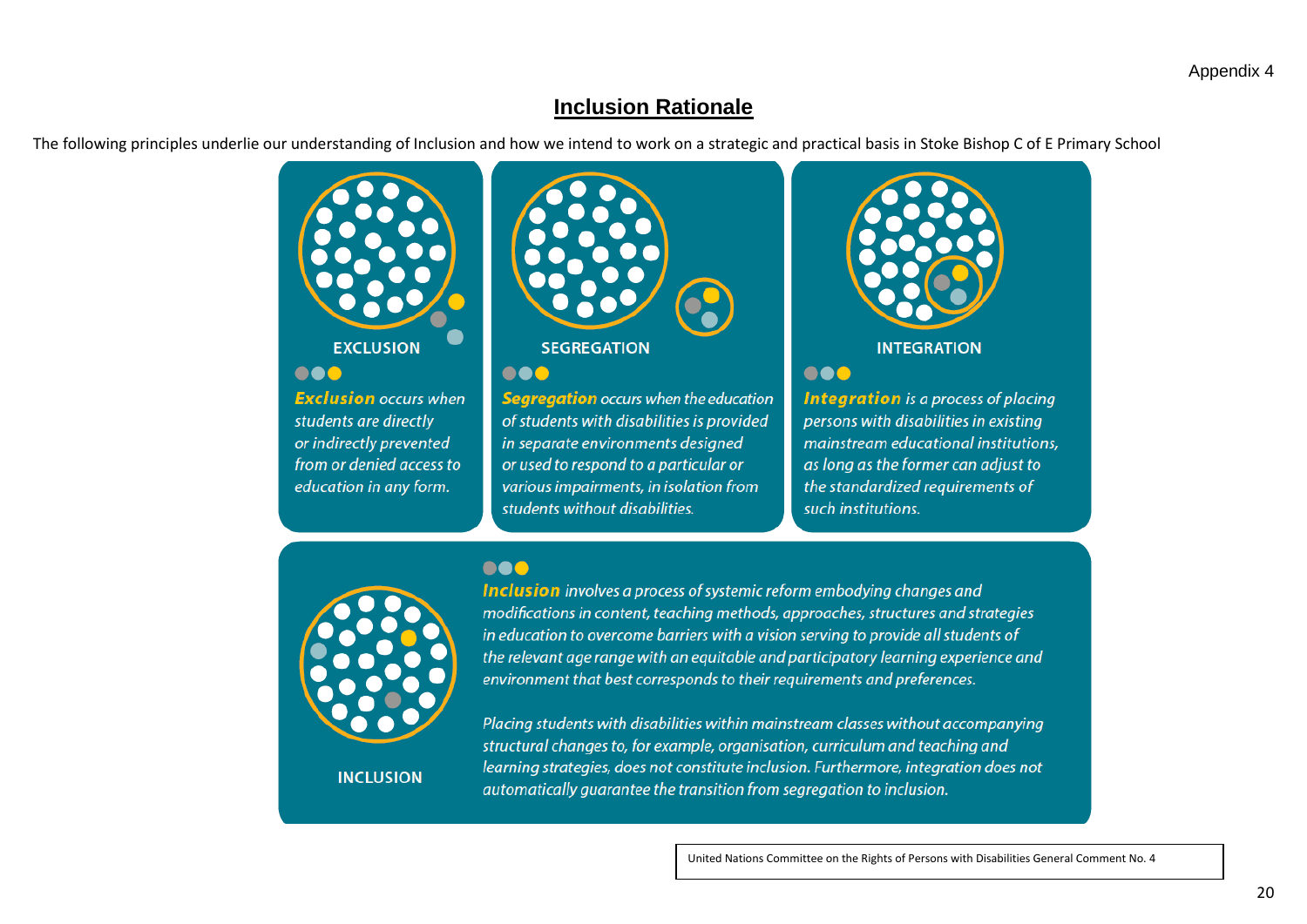

# **Stoke Bishop CofE Primary School**

*What does 'The Inclusion Model' look like at our school?*